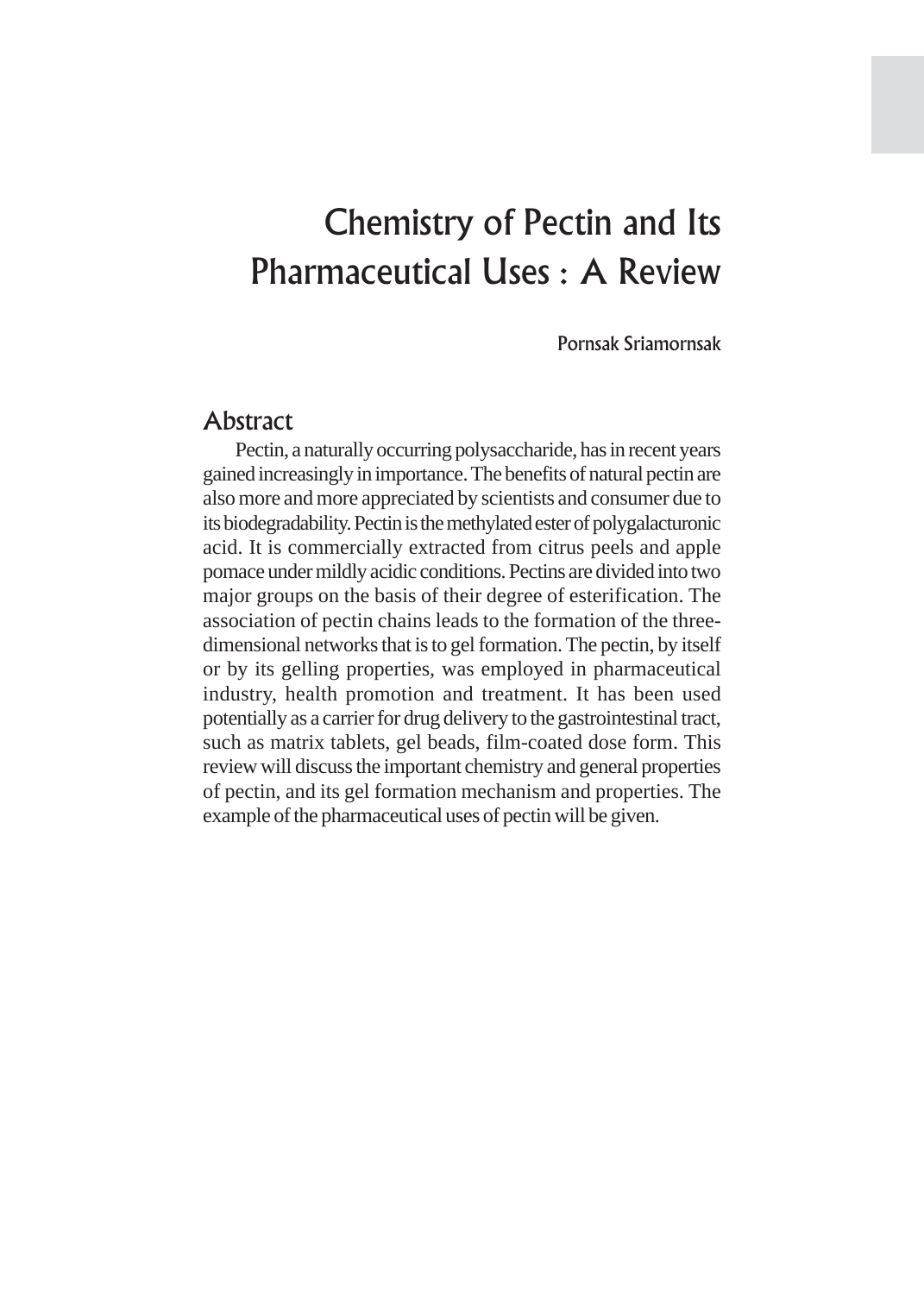# Introduction

Pectin is a naturally occurring biopolymer that is finding increasing applications in the pharmaceutical and biotechnology industry. It has been used successfully for many years in the food and beverage industry as a thickening agent, a gelling agent and a colloidal stabiliser. Pectin also has several unique properties that have enabled it to be used as a matrix for the entrapment and/or delivery of a variety of drugs, proteins and cells. This review will first describe the source and production, chemical structure and general properties of pectin. The methods of gel formation and properties of the gels will then be discussed. Finally, some examples of the pharmaceutical uses of pectin will be given.

# Chemistry of pectin **Source and production**

Pectin is a complex mixture of polysaccharides that makes up about one third of the cell wall dry substance of higher plants. Much smaller proportions of these substances are found in the cell walls of grasses. The highest concentrations of pectin are found in the middle lamella of cell wall, with a gradual decrease as one passes through the primary wall toward the plasma membrane (Kertesz, 1951). Although pectin occurs commonly in most of the plant tissues, the number of sources that may be used for the commercial manufacture of pectins is very limited. Because the ability of pectins to form gel depends on the molecular size and degree of esterification (DE), the pectin from different sources does not have the same gelling ability due to variations in these parameters. Therefore, detection of a large quantity of pectin in a fruit alone is not in itself enough to qualify that fruit as a source of commercial pectin (Thakur et al., 1997). At present, commercial pectins are almost exclusively derived from citrus peel or apple pomace, both by-products from juice (or cider) manufacturing. Apple pomace contains 10-15% of pectin on a dry matter basis. Citrus peel contains of 20-30% (May, 1990). From an application point of view, citrus and apple pectins are largely equivalent. Citrus pectins are light cream or light tan in colour; apple pectins are often darker.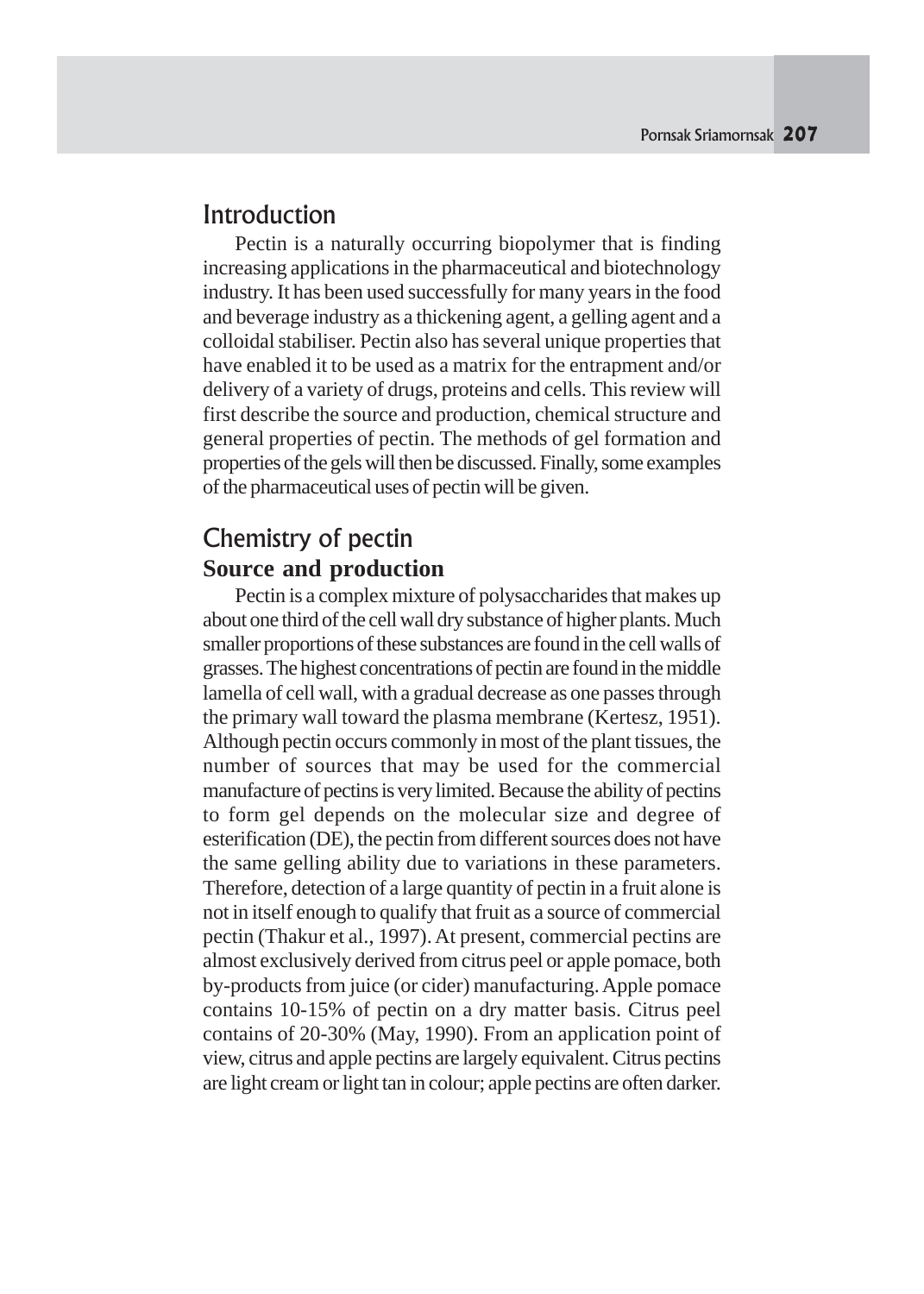Alternative sources include sugarbeet waste from sugar manufacturing, sunflower heads (seeds used for edible oil), and mango waste (Rolin, 1993).

Commercially, pectin is extracted by treating the raw material with hot dilute mineral acid at pH about 2. The precise length of extraction time varies with raw material, the type of pectin desired, and from one manufacturer to another. The hot pectin extract is separated from the solid residue as efficiently as possible. This is not easy since the solids are by now soft and the liquid phase are viscous. The viscosity increases with pectin concentration and molecular weight. There is a compromise between efficient extraction and solids separation and operating cost. The pectin extract may be further clarified by filtration through a filter aid. The clarified extract is then concentrated under vacuum. Powdered pectin can be produced by mixing the concentrated liquid from either apple or citrus with an alcohol (usually isopropanol). The pectin is separated as a stringy gelatinous mass, which is pressed and washed to remove the mother liquor, dried and ground.

This process yields pectin of around 70% esterification (or methoxylation). To produce other types, some of the ester groups must be hydrolysed. This is commonly carried out by the action of acid, either before or during a prolonged extraction, in the concentrated liquid, or in alcoholic slurry before separation and drying. This process can produce a range of calcium reactive low methoxyl pectins. Hydrolysis using ammonia results in the conversion of some of the ester groups into amide groups, producing 'amidated low methoxyl pectins' (May, 1990).

#### **Chemical structure**

Pectin is an essentially linear polysaccharide. Like most other plant polysaccharides, it is both polydisperse and polymolecular and its composition varies with the source and the conditions applied during isolation. In any sample of pectin, parameters such as the molecular weight or the content of particular subunits will differ from molecule to molecule.

The composition and structure of pectin are still not completely understood although pectin was discovered over 200 years ago.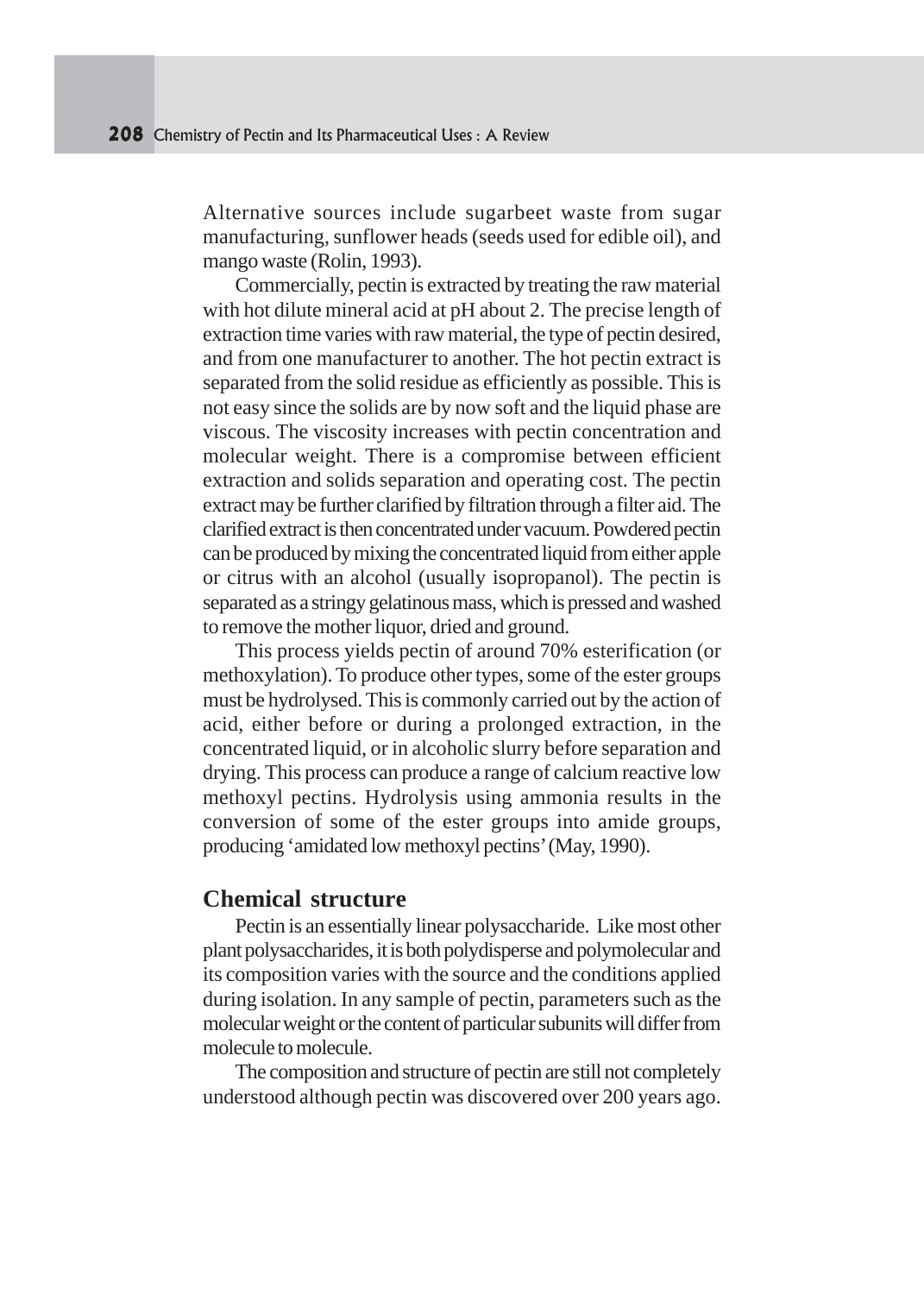The structure of pectin is very difficult to determine because pectin can change during isolation from plants, storage, and processing of plant material (Novosel'skaya et al., 2000). In addition, impurities can accompany the main components. At present, pectin is thought to consist mainly of D-galacturonic acid (GalA) units (Mukhiddinov et al., 2000), joined in chains by means of á-(1-4) glycosidic linkage. These uronic acids have carboxyl groups, some of which are naturally present as methyl esters and others which are commercially treated with ammonia to produce carboxamide groups (Fig. 1).



**Fig. 1** (a) A repeating segment of pectin molecule and functional groups: (b) carboxyl; (c) ester; (d) amide in pectin chain.

Pectin contains from a few hundred to about 1000 saccharide units in a chain-like configuration; this corresponds to average molecular weights from about 50,000 to 150,000 daltons. Large differences may exist between samples and between molecules within a sample, and estimates may differ between methods of measurement.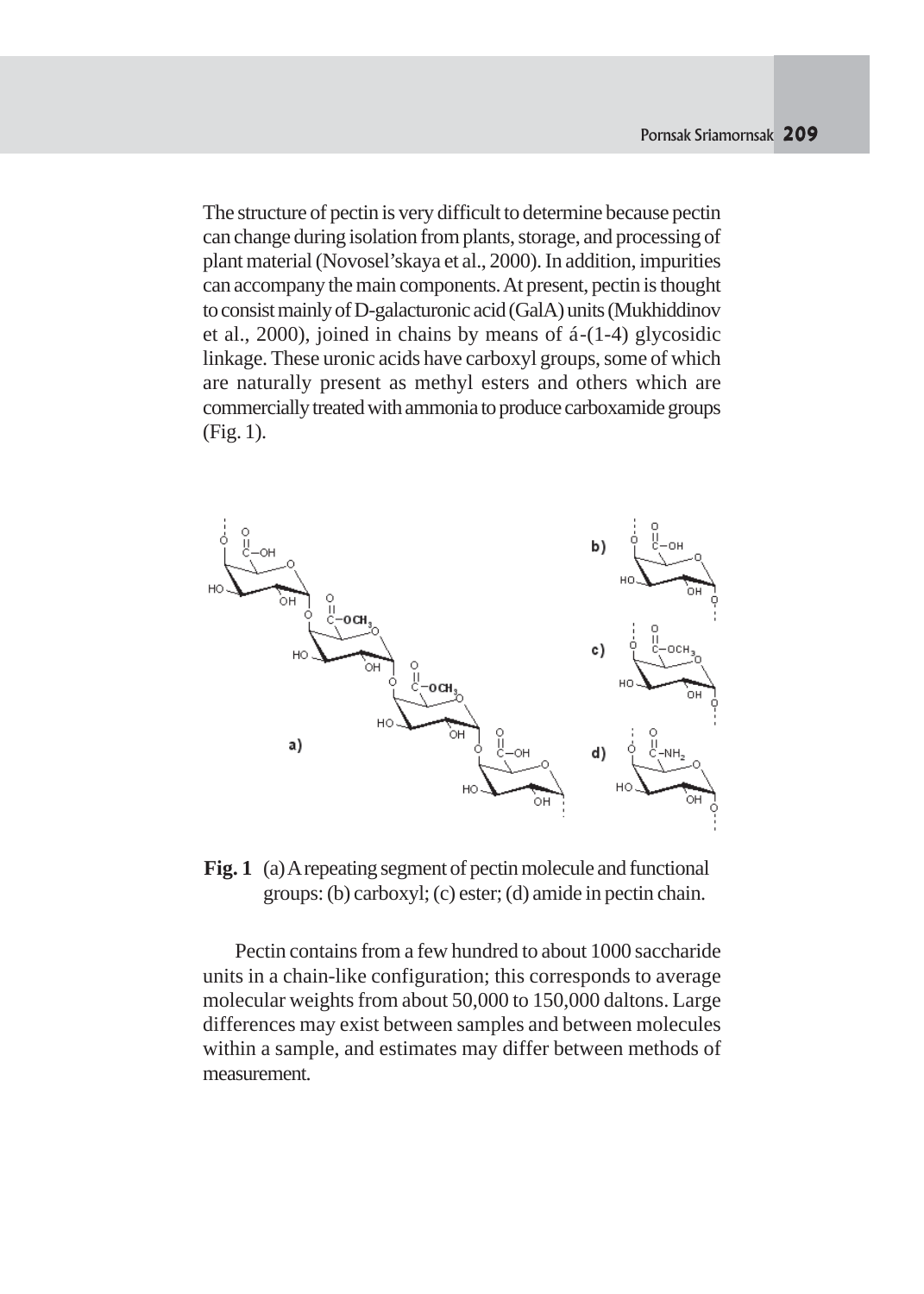In addition to the galacturonan segments shown in Fig. 1, neutral sugars are also present. Rhamnose (Rha) is a minor component of the pectin backbone and introduces a kink into the straight chain (Fig. 2) and other neutral sugars such as arabinose, galactose and xylose occur in the side chains (Oakenful, 1991). A chain of several hundred á-(1-4)-bonded GalA units with a varied DE is a typical fragment.



**Fig. 2** Schematic diagram showing how rhamnose (Rha) insertions cause kinking of galacturonic acid (GalA) chain;  $S =$  neutral sugars (adapted from Sriamornsak, 2002).

The X-ray fibre diffraction studies showed that the galacturonan segments in sodium pectate form helixes with three subunits per turn and an identity period of 1.31 nm. The conformation of GalA units as determined by NMR spectroscopy is <sup>4</sup>C<sub>1</sub> (Rees & Wright, 1971). Calculations indicate that the helix is probably right-handed (Rees & Wright 1971; Walkinshaw & Arnott, 1981a). Walkinshaw & Arnott (1981a,b) indicated that X-ray fibre diffraction patterns of sodium and calcium pectates, pectic acids, and pectinic acids show the same helix structure, but the ways in which these helixes were arranged relative to each other in the crystals seemed to differ. They suggested that helical pectinic acid molecules pack in a parallel arrangement, whereas the pectates pack as corrugated sheets of antiparallel helixes.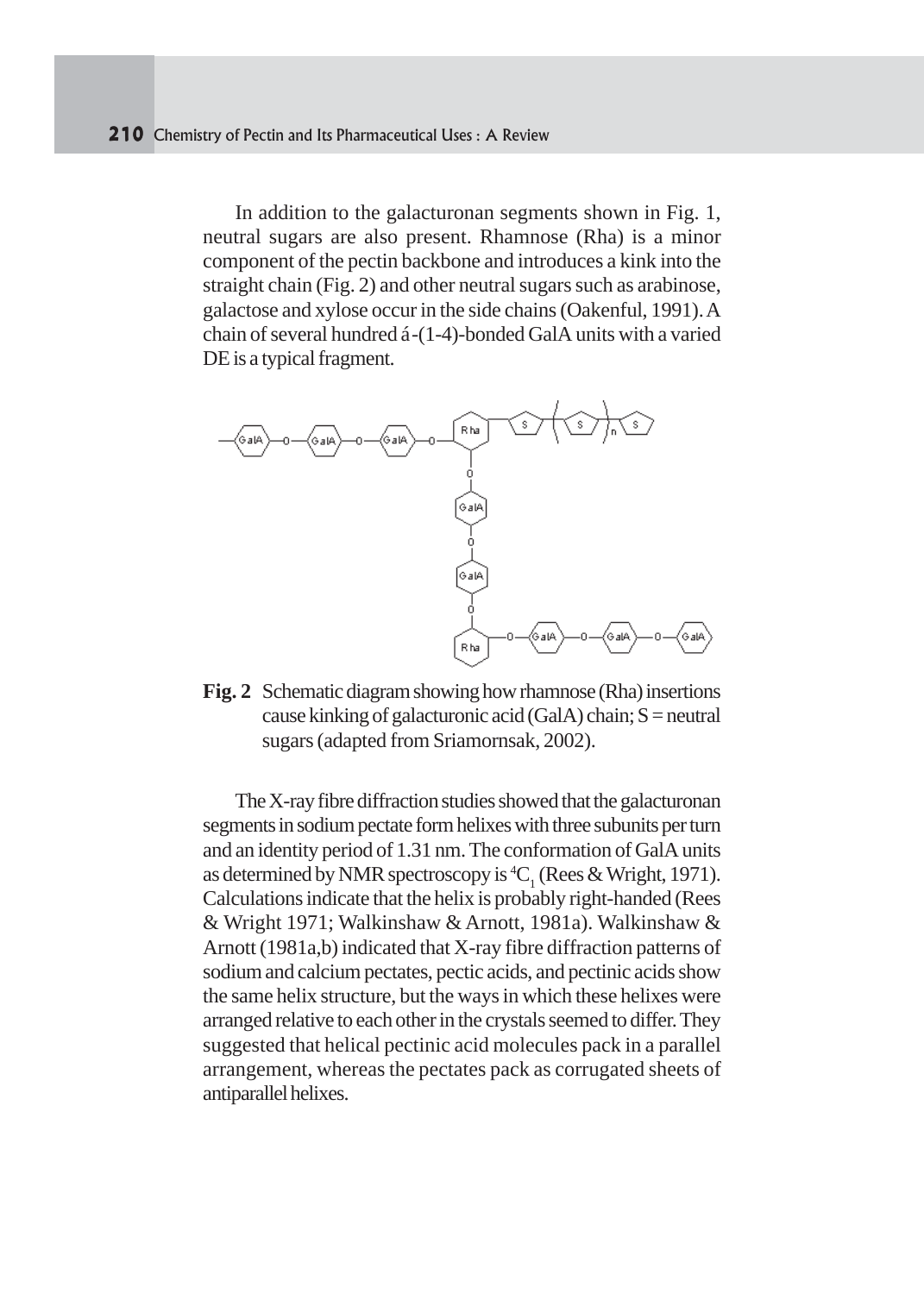#### **Degree of esterification**

The polygalacturonic acid chain is partly esterified with methyl groups and the free acid groups may be partly or fully neutralised with sodium, potassium or ammonium ions. The ratio of esterified GalA groups to total GalA groups is termed as the DE. Pectin might be formed initially in a highly esterified form, undergoing some deesterification after they have been inserted into the cell wall or middle lamella. There can be a wide range of DEs dependent on species, tissue, and maturity. In general, tissue pectins range from 60 to 90% DE. It seems that the distribution of free carboxyl groups along the pectin chains is somewhat regular, and the free carboxyl groups are largely isolated from one another (DeVries et al., 1986).

The pectin classes based on the DE are high methoxyl (HM) pectins, and the low methoxyl (LM) pectins which are either the conventionally demethylated or the amidated molecule. DEs values for commercial HM-pectins typically range from 60 to 75% and those for LM-pectins range from 20 to 40%. These two groups of pectin gel by different mechanisms. HM-pectin requires a minimum amount of soluble solids and a pH within a narrow range, around 3.0, in order to form gels. HM-pectin gels are thermally reversible. In general, HM-pectins are hot water soluble and often contain a dispersion agent such as dextrose to prevent lumping. LM-pectins produce gels independent of sugar content. They also are not as sensitive to pH as the HM-pectins are. LM-pectins require the presence of a controlled amount of calcium or other divalent cations for gelation.

# General properties of pectin

Pectins are soluble in pure water. Monovalent cation (alkali metal) salts of pectinic and pectic acids are usually soluble in water; di- and trivalent cations salts are weakly soluble or insoluble. Dry powdered pectin, when added to water, has a tendency to hydrate very rapidly, forming clumps. These crumps consist of semidry packets of pectin contained in an envelope of highly hydrated outer coating. Further solubilisation of such crumps is very slow. Clump formation can be prevented by dry mixing pectin powder with water-soluble carrier material or by the use of pectin having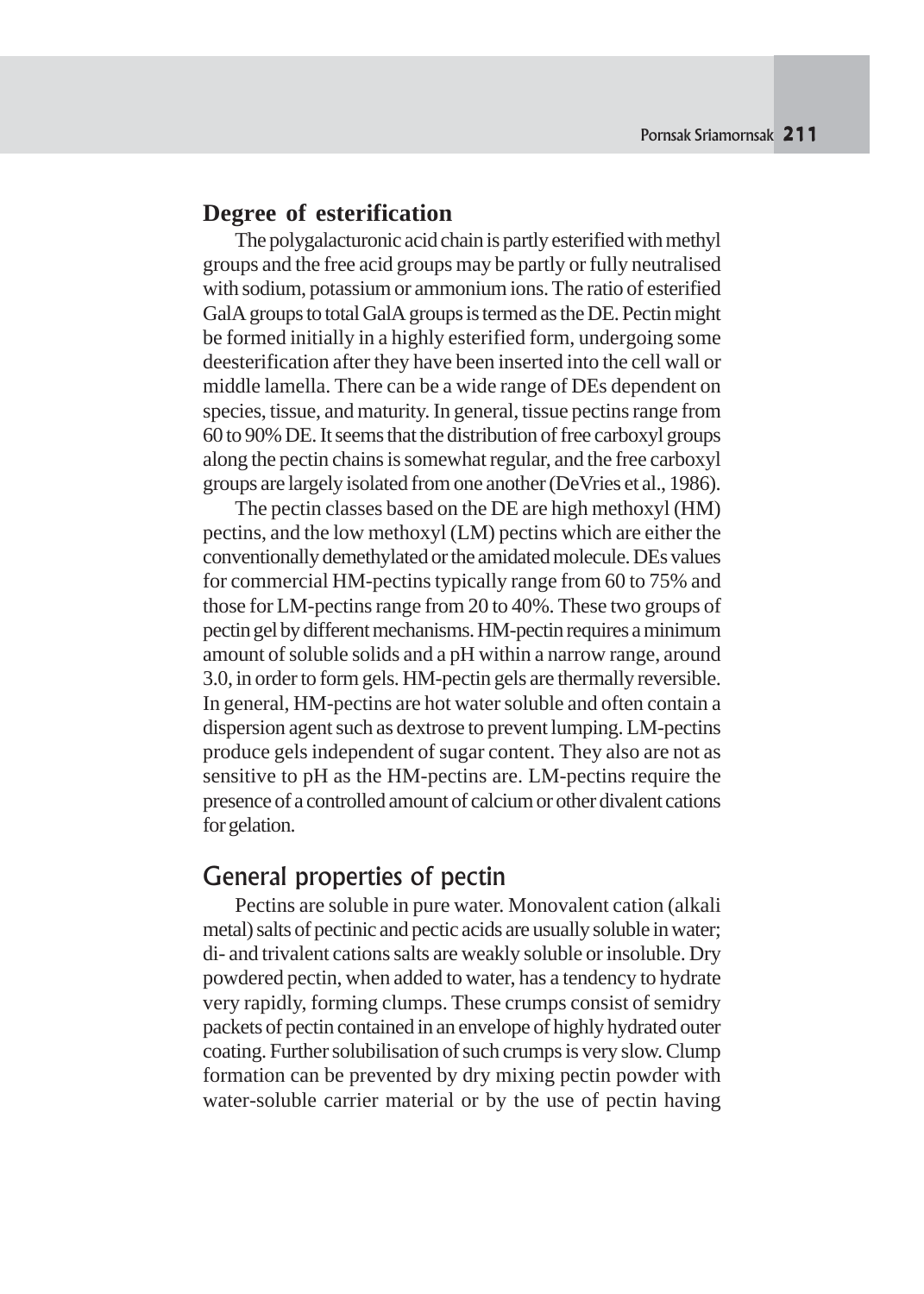improved dispersibility through special treatment during manufacturing (Rolin, 1993; Hercules Incorporated, 1999).

Dilute pectin solutions are Newtonian but at a moderate concentration, they exhibit the non-Newtonian, pseudoplastic behaviour characteristics. As with solubility, the viscosity of a pectin solution is related to the molecular weight, DE, concentration of the preparation, and the pH and presence of counterions in the solution. Viscosity, solubility, and gelation are generally related. For example, factors that increase gel strength will increase the tendency to gel, decrease solubility, and increase viscosity, and vice versa. These properties of pectins are a function of their structure, which is that of a linear polyanion (polycarboxylate). As such, monovalent cation salts of pectins are highly ionised in solution, and the distribution of ionic charges along the molecule tends to keep it in an extended form by reason of coulombic repulsion (Paoletti, 1986). Furthermore, this same coulombic repulsion between the carboxylate anions prevents aggregation of the polymer chains. (The number of negative charges is, of course, determined by the DE.) In addition, each polysaccharide chain, and especially each carboxylate group, will be highly hydrated. Solutions of monovalent salts of pectins exhibit stable viscosity because each polymer chain is hydrated, extended, and independent.

 As the pH is lowered, ionisation of the carboxylate groups is suppressed, and this results in a reduction in hydration of the carboxylic acid groups. As a result of reduced ionisation, the polysaccharide molecules no longer repel each other over their entire length, and as a result, they can associate and form a gel. Apparent pK-values (pH at 50% dissociation) vary with the DE of the pectin (Plaschina et al., 1978); a 65% DE pectin has an apparent pK of 3.55, while a 0% DE pectic acid has an apparent pK of 4.10. However, pectins with increasingly greater degrees of methylation will gel at somewhat higher pH, because they have fewer carboxylate anions at any given pH.

 Dissolved pectins are decomposed spontaneously by deesterification as well as by depolymerisation; the rate of this decomposition depends on pH, on water activity, and on the temperature. In general, maximum stability is found at pH 4. The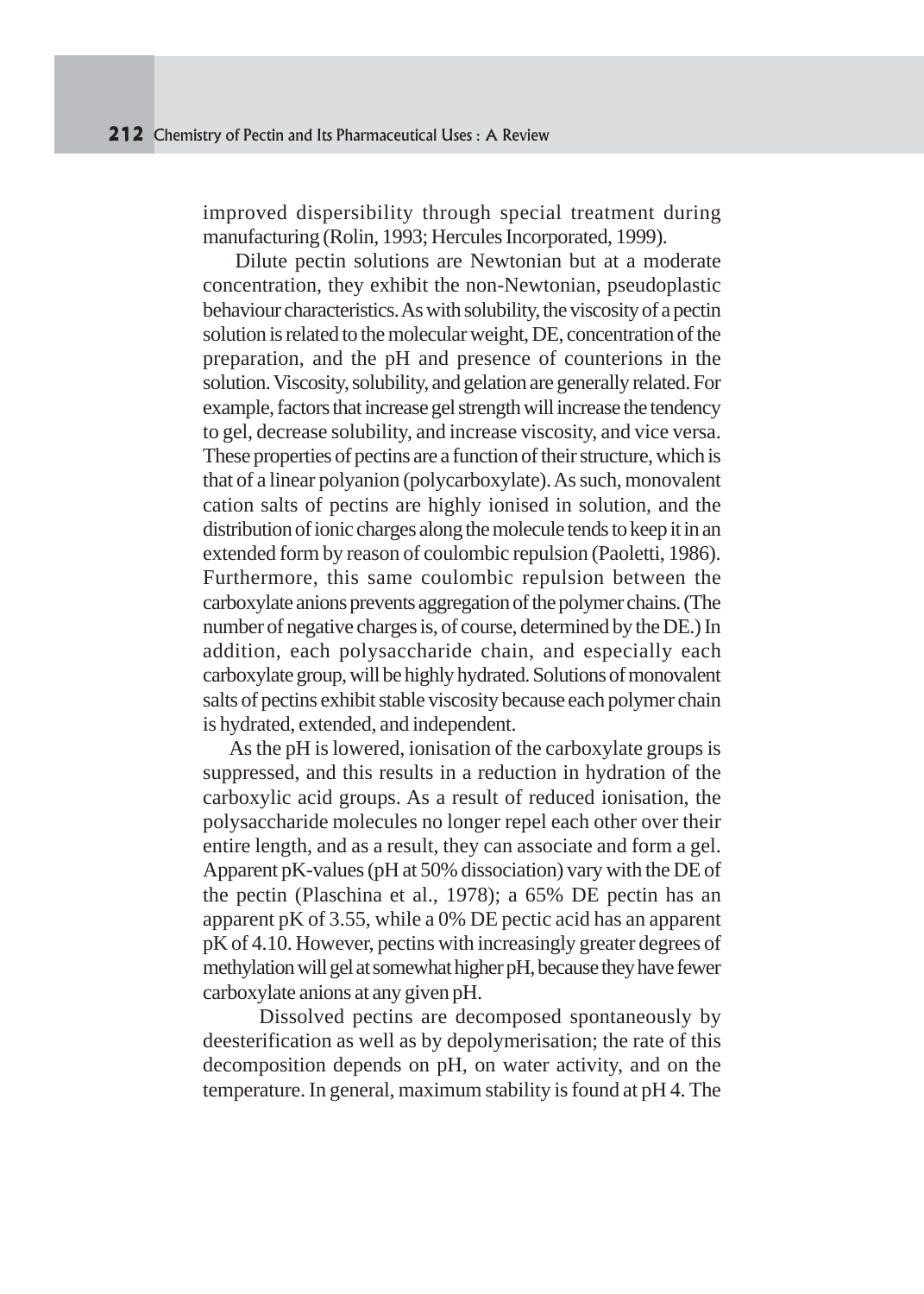presence of sugar in the pectin solution has a certain protective effect while elevated temperatures increase the rate of degradation. At low pH-values and elevated temperatures degradation due to hydrolysis of glycosidic linkages is observed. Deesterification is also favoured by low pH. By deesterification a HM-pectin becomes slower setting or gradually adapts LM-pectin characteristics. At near-to-neutral pH (5-6), HM-pectin is stable at room temperature only. As the temperature (or pH) increases, a so-called âelimination starts which results in chain cleavage and very rapid loss of viscosity and gelling properties. LM-pectins show a somewhat better stability at these conditions. At alkaline pH-values pectin is rapidly deesterified and degraded even at room temperature (Rolin, 1993).

Powdered HM-pectins slowly lose their ability to form gels if stored under humid or warm conditions while LM-pectins are more stable and loss should not be significant after one year storage at room temperature (Hercules Incorporated, 1999).

## Gel formation properties of pectin

The most important use of pectin is based on its ability to form gels. HM-pectin forms gels with sugar and acid. This can be seen as a partial dehydration of the pectin molecule to a degree where it is in a state between fully dissolved and precipitated. The particular structure of pectin imposes some specific constraints. HM-pectin, unlike LM-pectin, does not contain sufficient acid groups to gel or precipitate with calcium ions, although other ions such as aluminium or copper cause precipitation under certain conditions. It has been suggested by Oakenfull (1991) that hydrogen bonding and hydrophobic interactions are important forces in the aggregation of pectin molecules. Gel formation is caused by hydrogen bonding between free carboxyl groups on the pectin molecules and also between the hydroxyl groups of neighbouring molecules. In a neutral or only slightly acid dispersion of pectin molecules, most of the unesterified carboxyl groups are present as partially ionised salts. Those that are ionised produce a negative charge on the molecule, which together with the hydroxyl groups causes it to attract layers of water. The repulsive forces between these groups, due to their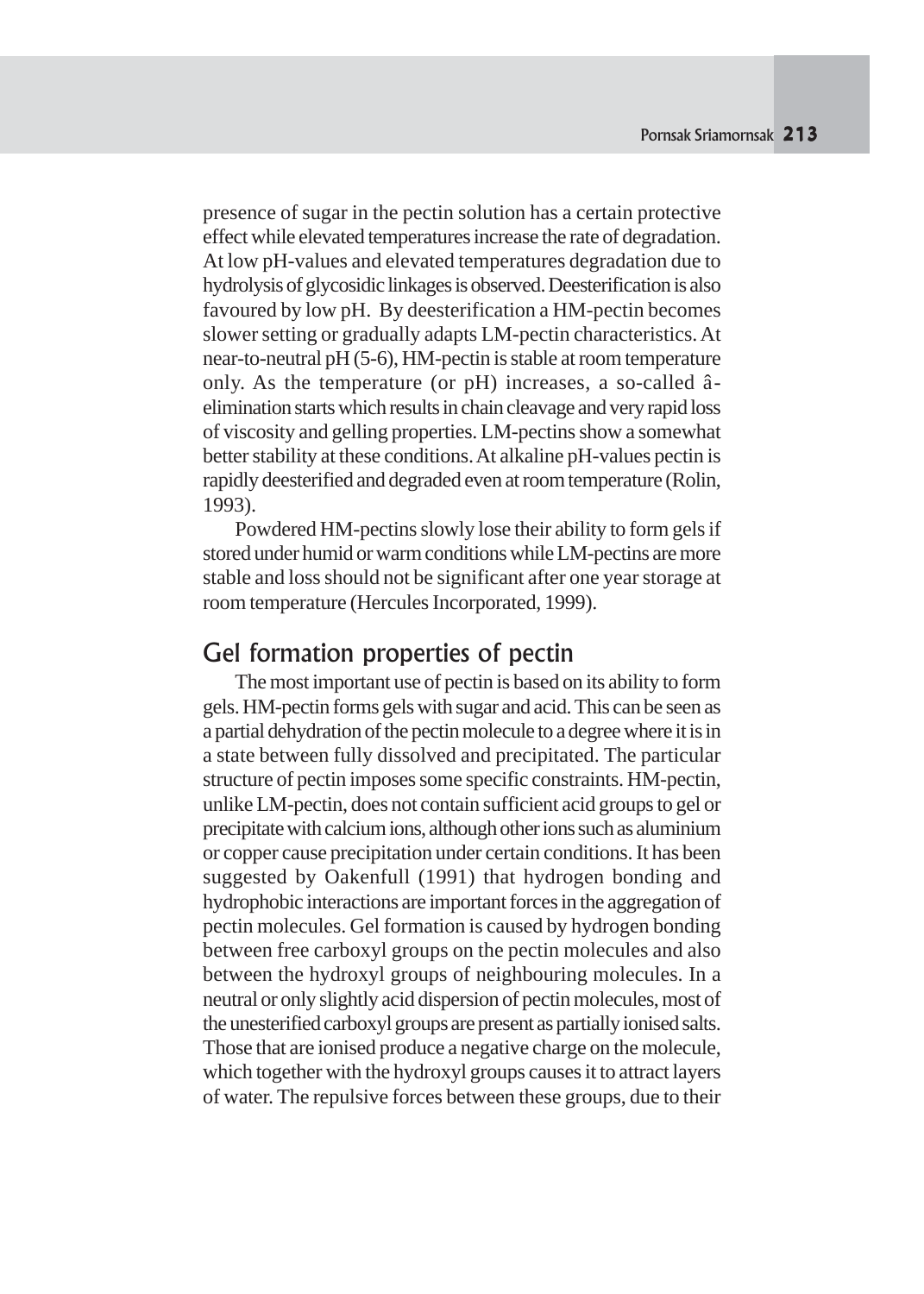negative charge, can be sufficiently strong to prevent the formation of a pectin network. When acid is added, the carboxyl ions are converted to mostly unionised carboxylic acid groups. This decrease in the number of negative charges not only lowers the attraction between pectin and water molecules, but also lowers the repulsive forces between pectin molecules. Sugar further decreases hydration of the pectin by competing for water. These conditions decrease the ability of pectin to stay in a dispersed state. When cooled, the unstable dispersing of less hydrated pectin forms a gel, a continuous network of pectin holding the aqueous solution. The rate at which gel formation takes place is also affected by the degree of esterification. A higher DE causes more rapid setting. Rapid-set pectins (i.e. pectin with a DE of above 72%) also gel at lower soluble solids and higher levels than slow-set pectins (i.e. pectin with a DE of 58-65%).

 LM-pectins require the presence of divalent cations (usually calcium) for proper gel formation. The mechanism of LM-pectin gelation relies mainly on the well-known 'egg-box' model (Grant et al., 1973). The mechanism involves junction zones created by the ordered, side-by-side associations of galacturonans, whereby specific sequences of GalA monomer in parallel or adjacent chains are linked intermolecularly through electrostatic and ionic bonding of carboxyl groups (Fig. 3).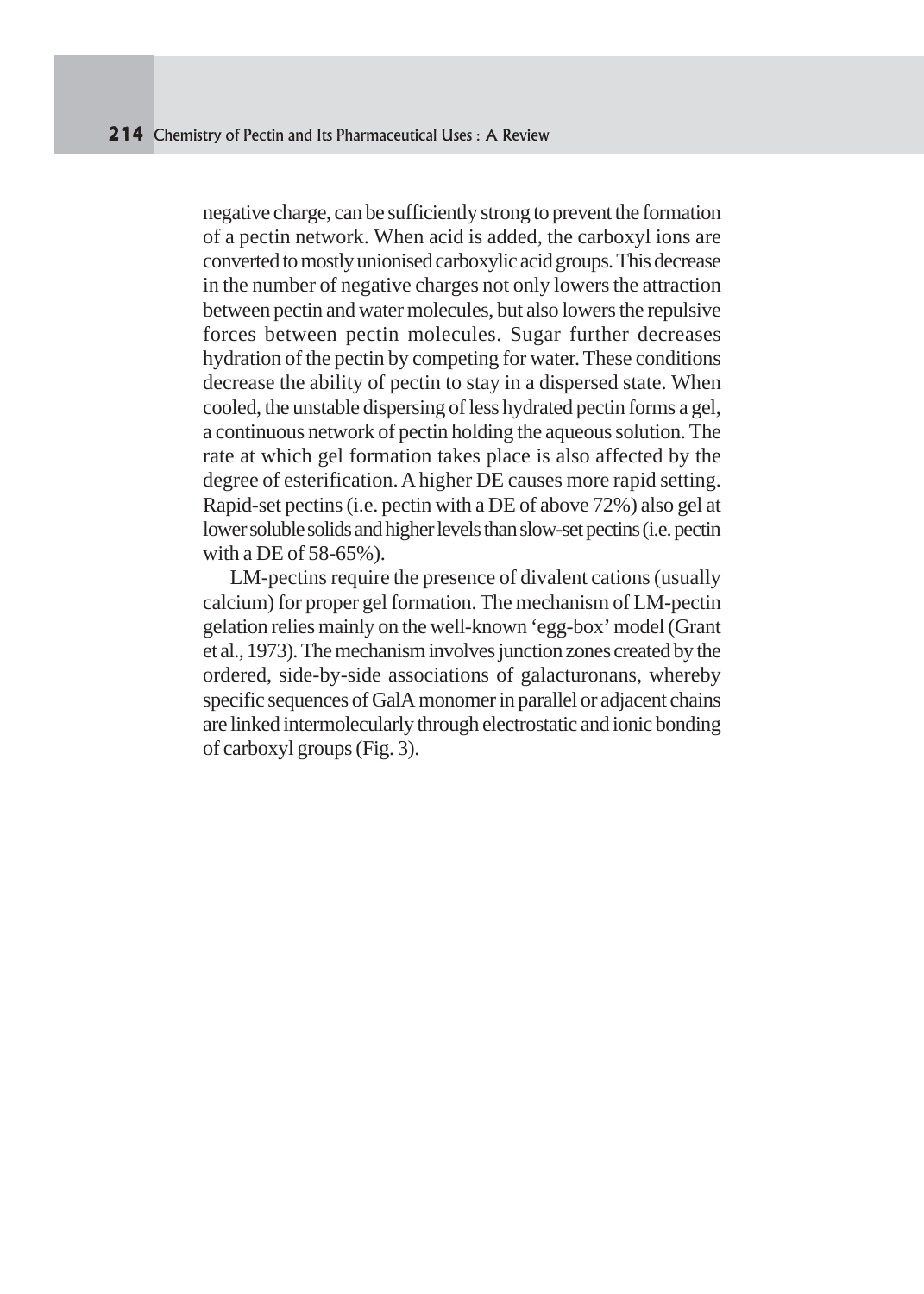

**Fig. 3** Schematic representation of calcium binding to polygalactoronate sequences: 'egg box' dimer and 'egg-box' cavity (adapted from Axelos & Thibault, 1991).

It is generally accepted that the junctions consist of dimers in  $2<sub>1</sub>$ helical symmetry, similar to the  $2<sub>1</sub>$  model proposed for alginates (Axelos & Thibault, 1991). The oxygen atoms of the hydroxyl groups, the ring oxygen atoms, and the bridging oxygen atoms of the component sugar units participate in the bonding process through their free-electron pairs (Kohn, 1987). The life of the junction depends on the strength of the electrostatic bonds. The bonds are stable when there are at least seven consecutive carboxyl groups on the interior of each participating chain (Powell et al., 1982). The occurrence of methyl ester groups in the primary backbone limits the extent of such junction zones leading to formation of the gel. Other models for LM-pectin gelation (e.g.  $3<sub>2</sub>$  helical model) have been proposed (Walkinshaw & Arnott, 1981a,b), but they are currently unconfirmed by experimentation. Nevertheless, all LM-pectin gels seem to develop similar, if not identical, junction zones (Filippov et al., 1988).

 Furthermore, amidation increases or improves the gelling ability of LM-pectin: amidated pectins need less calcium to gel and are less prone to precipitation at high calcium levels (May, 1990).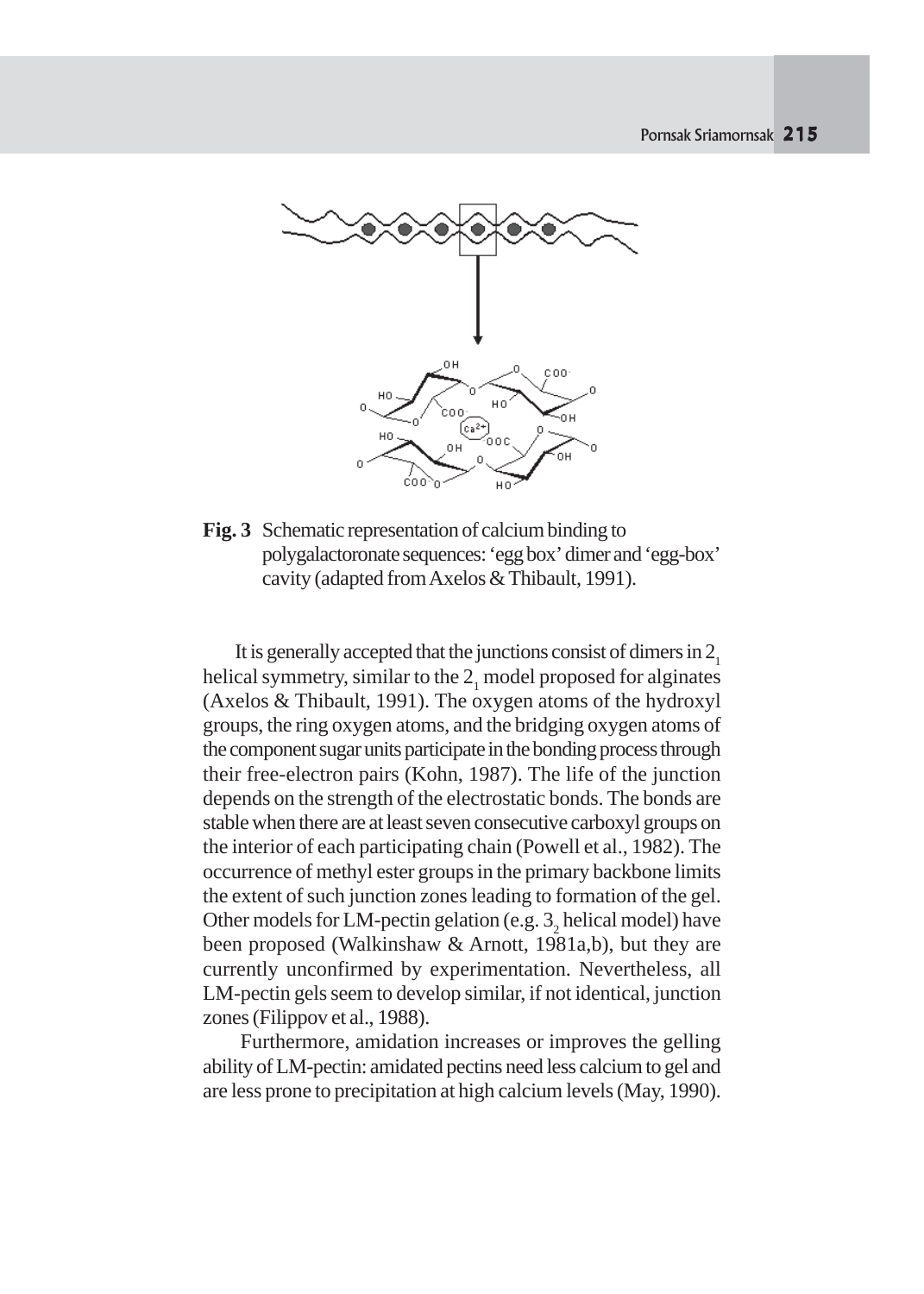Racape and coworkers (1989) suggested that the gelation of amidated pectins could not be explained by the 'egg-box' model alone, as blocks of amide groups along the chain promote association through hydrogen bonding. As expected for any polymer, the lower the molecular weight, the weaker the gel. Fig. 4 illustrated the model for gelation of amidated LM-pectins.



**Fig. 4** Model for the gelation of amidated LM-pectins showing ionic interactions between galacturonic acid residues and hydrogen bonding between amidated galacturonic acid residues (adapted from Sriamornsak, 2002).

The gel structure is a net-like formation of cross-linked pectin molecules. The cross-linkages formed by ionic bonds between the carboxyls are strong and produce a rather brittle, less elastic than those formed by hydrogen bonding as in regular pectin. With pectins of lower DE, there is an increasing probability for the formation of cross-links with a given amount of calcium. As the number of reactive carboxyl groups that can form a salt bridge increases, the greater the chances are that the bridge will be formed. Furthermore, because of the larger amount of charged groups, de-esterified molecules are straighter than the esterified ones, so they will be more likely to form calcium linkages (Thibault & Rinaudo, 1985).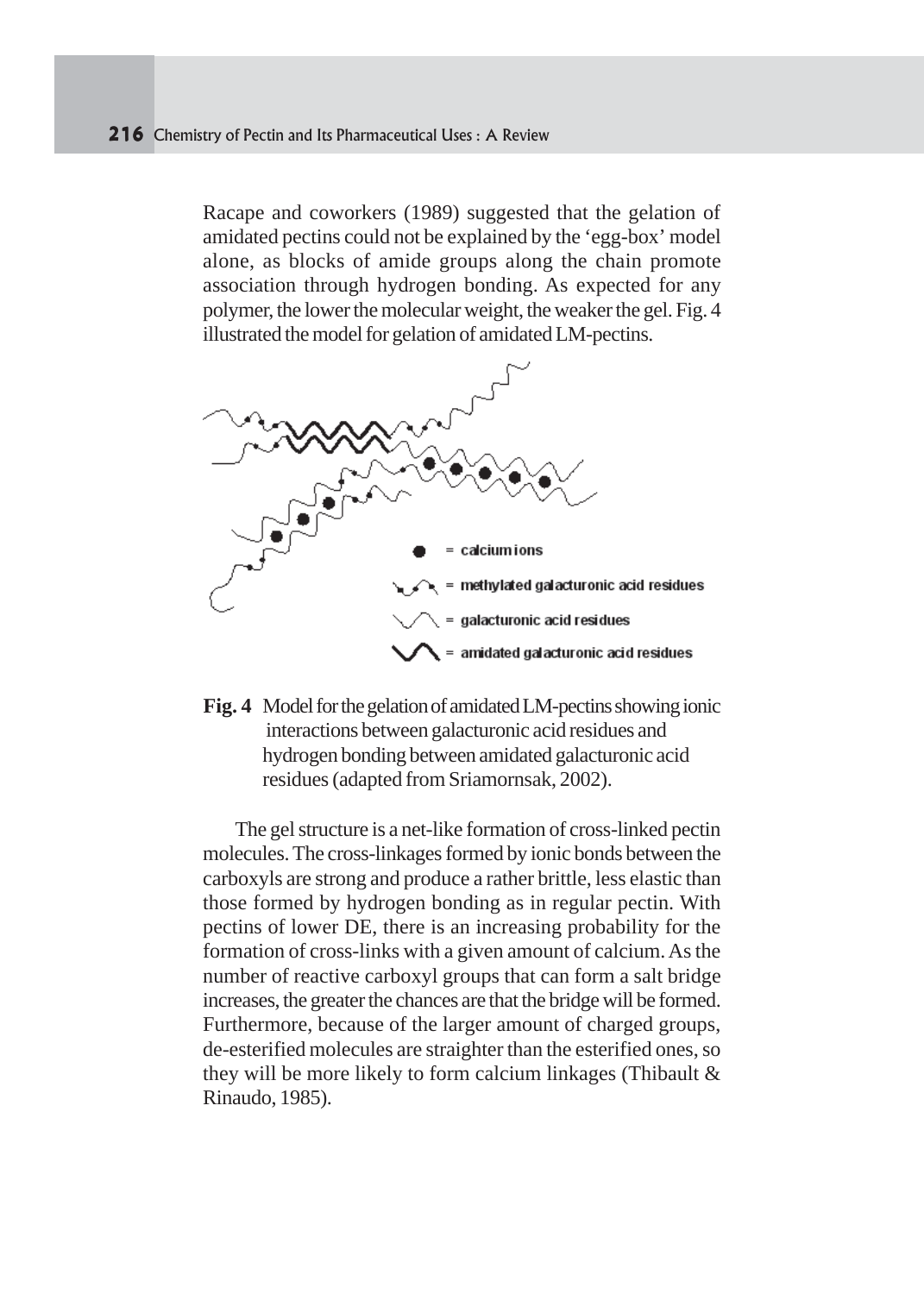The amount of LM-pectin required for the formation of such gel decreases with the DE. The strengths of such ionic bonded gels are strongly dependent on the DE. Monovalent ions such as sodium, which can also react with free carboxyl groups, can affect gel formation because they decrease the cross-linking reaction of calcium and improve the solubility of LM-pectin in the presence of calcium (Axelos, 1990). Although sugar is not essential for gel formation with LM-pectins, the presence of small amounts (10-20%) of sugar tends to decrease syneresis and adds desirable firmness of these gels (Christensen, 1986). When some sugar is present, the amount of calcium required to form gel is reduced. High concentrations of sugar (60% or higher) interfere with gel formation because the dehydration of the sugar favours hydrogen bonding and decreases cross-linking by divalent ion forces.

#### Pharmaceutical uses of pectin

 Pectin has applications in the pharmaceutical industry. Pectin favaorably influences cholesterol levels in blood. It has been reported to help reduce blood cholesterol in a wide variety of subjects and experimental conditions as comprehensively reviewed (Sriamornsak, 2001). Consumption of at least 6 g/day of pectin is necessary to have a significant effect in cholesterol reduction. Amounts less than 6 g/day of pectin are not effective (Ginter et al.*,* 1979). Mietinnen & Tarplia (1977) reported a 13% reduction in serum cholesterol within 2 weeks of treatment.

 Pectin acts as a natural prophylactic substance against poisoning with toxic cations. It has been shown to be effective in removing lead and mercury from the gastrointestinal tract and respiratory organs (Kohn, 1982). When injected intravenously, pectin shortens the coagulation time of drawn blood, thus being useful in controlling hemorrhage or local bleeding (Joseph, 1956). Pectin and combinations of pectin with other colloids have been used extensively to treat diarrheal diseases, especially in infants and children. Although a bactericidal action of pectin has been proposed to explain the effectiveness of pectin treating diarrhea, most experimental results do not support this theory. However, some evidence suggests that under certain *in-vitro* conditions, pectin may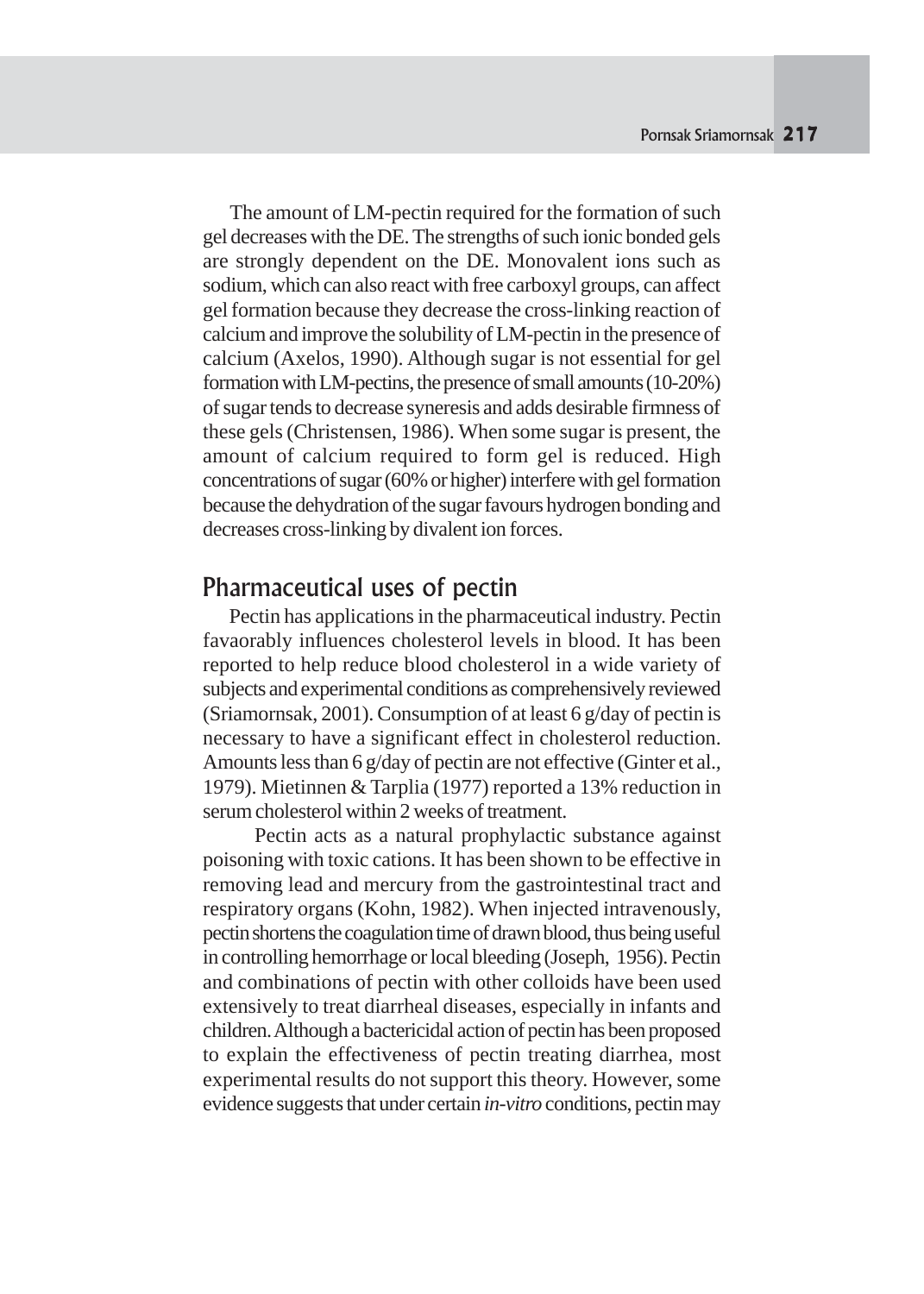have a light antimicrobial action toward *Echerichia coli* (Thakur et al., 1997).

 Pectin reduces rate of digestion by immobilising food components in the intestine. This results in less absorption of food. The thickness of the pectin layer influences the absorption by prohibiting contact between the intestinal enzyme and the food, thus reducing the latter's availability (Wilson & Dietschy, 1974; Dunaif & Schneeman, 1981; Flourie et al., 1984). Due to its large waterbinding capacity, pectin gives a feeling of satiety, thus reducing food consumption. Experiments showed a prolongation of the gastric emptying half-time from 23 to 50 minutes of a meal fortified with pectin (Holt et al., 1979). These attributes of pectin are used in the treatment of disorders related to overeating (Di Lorenzo et al., 1988).

 Pectin hydrogels have been used in tablet formulations as a binding agent (Slany et al., 1981a,b) and have been used in controlled-release matrix tablet formulations (Krusteva et al., 1990; Naggar et al., 1992). Recently, Sungthongjeen et al. (1999) have investigated HM-pectins for their potential value in controlledrelease matrix formulations. The application of a binary polymer system, i.e. HM-pectin and hydroxypropyl methylcellulose, in drug release rate modulation for oral administration was studied by Kim & Fassihi (1997a,b,c). Pectin beads prepared by the ionotropic gelation method (Aydin & Akbuga, 1996) were used as a sustained release drug delivery system. However, the use of these beads has some drawbacks due to their rapid *in-vitro* release. By changing the DE of LM-pectin, Sriamornsak & Nunthanid (1998) modified the drug release pattern from calcium pectinate gel beads.

Since pectin can react with calcium ions, calcium pectinate has been investigated as an insoluble hydrophilic coating for sustained release delivery by interfacial complexation process (Sriamornsak 1996; Sriamornsak et al., 1997a,b). The spherical pellets, which contain calcium acetate, were prepared using an extrusionspheronisation method and then coated in a pectin solution. An insoluble and uniform coating of calcium pectinate gel was formed around the pellets. The use of pectin to develop other oral controlled release drug delivery systems has been reported by some authors (Table 1).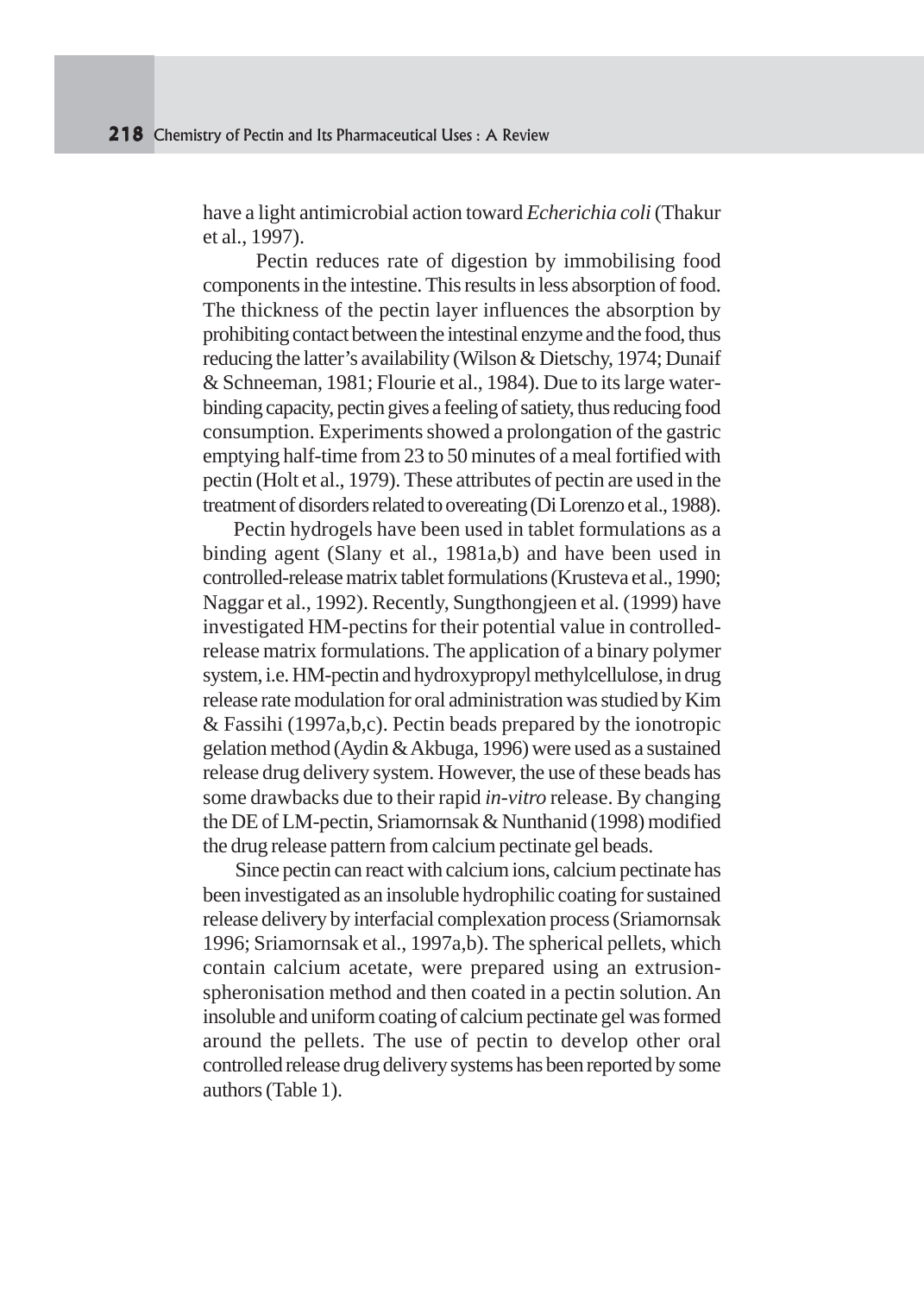Pectin has a promising pharmaceutical uses and is presently considered as a carrier material in colon-specific drug delivery systems (for systemic action or a topical treatment of diseases such as ulcerative colitis, Crohn's disease, colon carcinomas), as indicated by the large number of studies published over the last few years (Table 2). The potential of pectin or its salt as a carrier for colonic drug delivery was first demonstrated by two studies, i.e. Ashford et al. (1993) and Rubinstein et al. (1993). The rationale for this is that pectin and calcium pectinate will be degraded by colonic pectinolytic enzymes (Englyst et al., 1987), but will retard drug release in the upper gastrointestinal tract due to its insolubility and because it is not degraded by gastric or intestinal enzymes (Sandberg et al.*,* 1983). Rubinstein et al. (1992) demonstrated that pectin-degrading bacteria, *Klebsiella oxytoca,* could adhere to a film casted of low methoxylated pectin. The ability of the bacteria to adhere to the films, however, was not correlated with their ability to degrade pectin. When the dissolution of pectin matrix tablets was analysed with and without *K. oxytoca,* a significant retardation in the dissolution rate was observed in the presence of *K. oxytoca,* suggesting the formation of a biofilm on the matrix or sedimentation of insoluble pectin salts.

 Pectin is an interesting candidate for pharmaceutical use, e.g. as a carrier of a variety of drugs for controlled release applications. Many techniques have been used to manufacture the pectin-based delivery systems, especially ionotropic gelation and gel coating. These simple techniques, together with the very safe toxicity profile, make pectin an exciting and promising excipient for the pharmaceutical industry for present and future applications.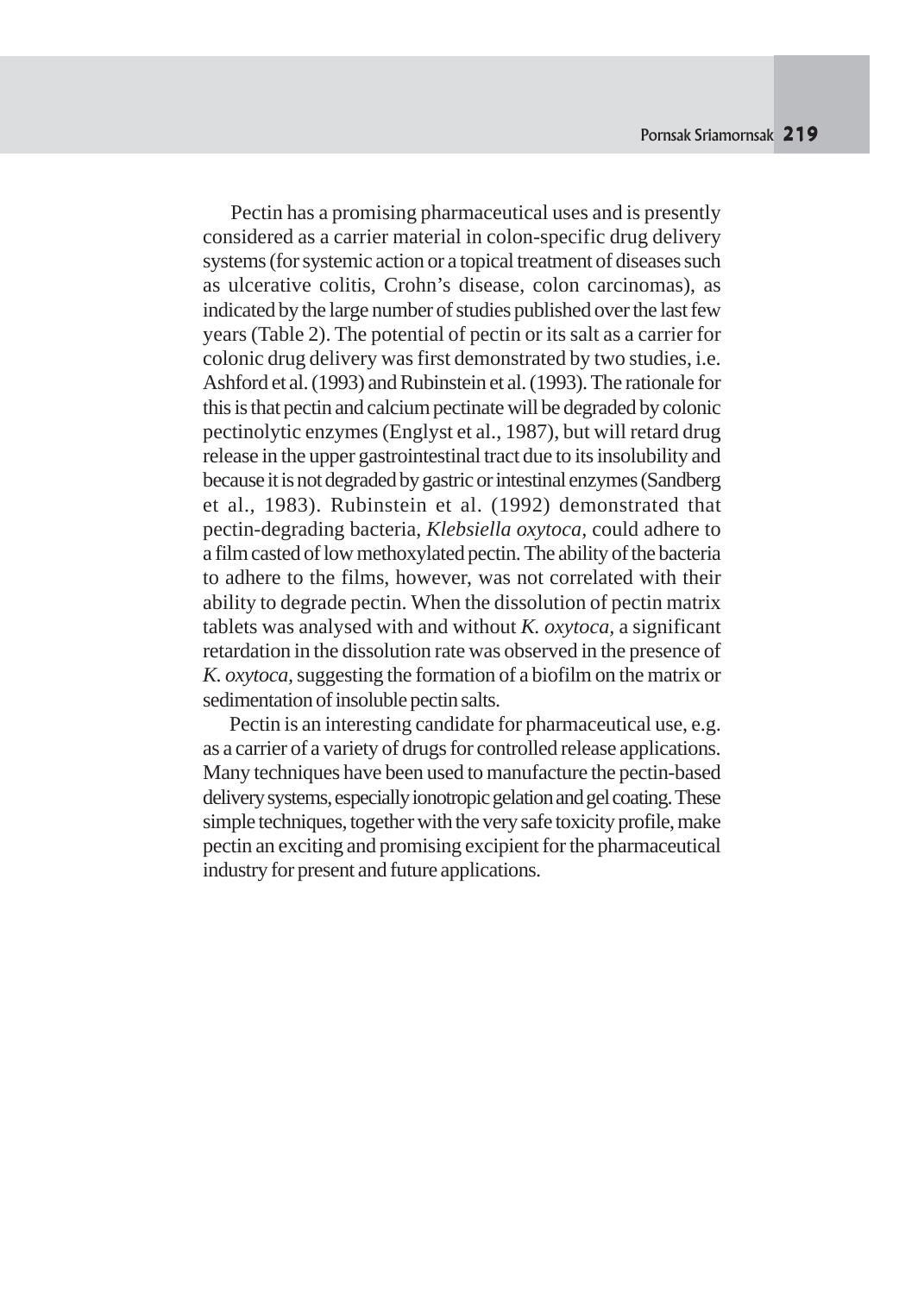| Dose form              | Types of pectin   | <b>Application</b>                                  | <b>References</b>      |
|------------------------|-------------------|-----------------------------------------------------|------------------------|
| Tablets                |                   | Pure and standardised Binding agents and delayed    | Slany et al., 1981a, b |
|                        | pectin            | drug release                                        |                        |
| Tablets                | HM-pectin         | Monolithic bioerodible system Krusteva et al., 1990 |                        |
| Tablets                | HM-pectin         | Sustained release properties of Naggar et al., 1992 |                        |
|                        |                   | direct compression tablets                          |                        |
| Tablets                | HM-pectin (pure   | Hydrogel matrix system                              | Sungthongjeen et al.,  |
|                        | and standardised) |                                                     | 1999                   |
| Tablets                | HM-pectin         | Direct compression of the                           | Kim and Fassihi,       |
|                        |                   | mixture of HM-pectin and                            | 1997a,b,c              |
|                        |                   | <b>HPMC</b>                                         |                        |
| Gel beads              | LM-pectin         | Pectin beads prepared by                            | Aydin and Akbuga,      |
|                        |                   | ionotropic gelatin                                  | 1996                   |
| Gel beads              | LM-pectin         | Sustained release drug                              | Sriamornsak and        |
|                        | (amidated)        | delivery using calcium                              | Nunthanid, 1998,       |
|                        |                   | pectinate gel beads                                 | 1999                   |
| Gel beads              | LM-pectin         | In-vitro and in-vivo studies                        | Munjeri et al., 1998;  |
|                        | (amidated)        | of pectin hydrogel beads                            | Musabayane et al.,     |
|                        |                   |                                                     | 2000                   |
| Gel beads              | LM-pectin         | A crosslinked calcium-                              | Pillay et al., 2002    |
|                        |                   | alginate-pectinate-cellulose                        |                        |
|                        |                   | acetophthalate gel spheres.                         |                        |
| Pellets                | LM-pectin         | Calcium petinate or calcium                         | Pillay and Fassihi,    |
|                        |                   | alginate-pectinate prepared                         | 1999                   |
|                        |                   | by ionotropic gelation                              |                        |
| Particulates LM-pectin |                   | Alginate-pectin-polylysine                          | Liu and Krisnan,       |
|                        |                   | system                                              | 1999                   |
| Microspheres LM-pectin |                   | Pectin-based microspheres                           | Esposito et al.,       |
|                        |                   | prepared by emulsification                          | 2001; Wong et al.,     |
|                        |                   | technique                                           | 2002                   |
| Coated                 | LM-pectin         | Insoluble calcium pectinate gel                     | Sriamornsak et al.,    |
| pellets                | (amidated and     | coating for sustained release                       | 1997a,b                |
|                        | non-amidated)     | delivery prepared by                                |                        |
|                        |                   | interfacial complexation                            |                        |

**Table 1** Controlled release formulation using pectin.

HM-pectin = high methoxy pectin; LM-pectin = low methoxy pectin.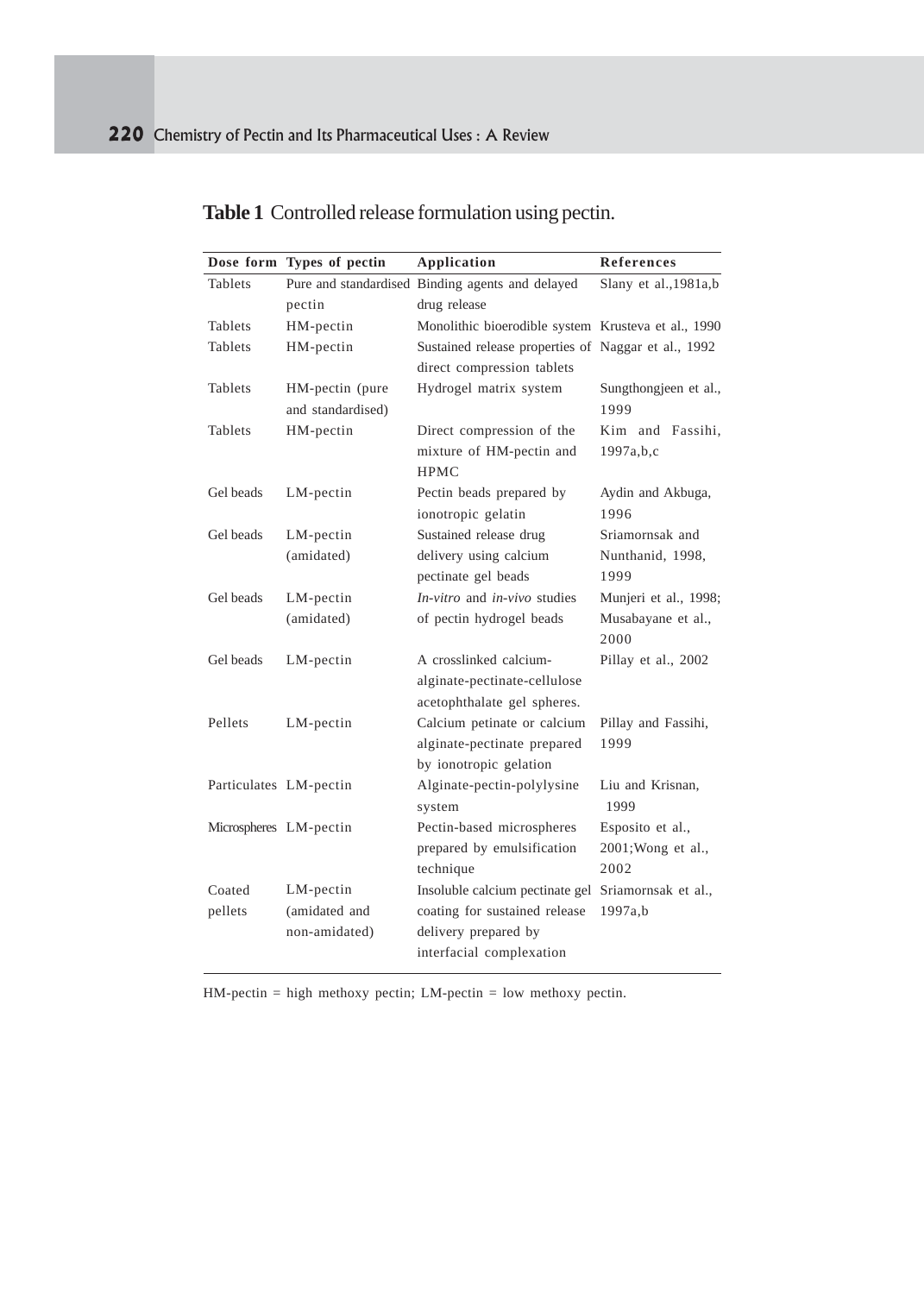|                       | Dose form Types of pectin | Application                                     | References            |
|-----------------------|---------------------------|-------------------------------------------------|-----------------------|
| Tablets               | Calcium pectinate         | Compression of calcium                          | Rubinstein et al.,    |
|                       |                           | pectinate (matrix system)                       | 1993                  |
| Tablets               | HM-pectin                 | Compression coat                                | Ashford et al., 1993  |
| Tablets               | HM-pectin and             | Matrix system                                   | Ashford et al., 1994  |
|                       | LM-pectin                 |                                                 |                       |
| Tablets               | Calcium pectinate         | Matrix system and                               | Rubinstein and Radai, |
|                       |                           | compression coat                                | 1995                  |
| Tablets               | HM-pectin and             | Direct compression of HM-                       | Kim et al., 1998      |
|                       | LM-pectin                 | pectin or LM-pectin alone                       |                       |
|                       |                           | or combined with MCC                            |                       |
| Tablets               | HM-pectin                 | Compression coated with                         | Semde et al., 1999    |
|                       |                           | HM-pectin/ethylcellulose                        |                       |
|                       |                           | mixtures                                        |                       |
| Tablets               | Amidated LM-              | Direct compression of                           | Ahrabi et al., 2000   |
|                       | pectin and calcium        | amidated or calcium of                          |                       |
|                       | salt of pectin            | pectin alone or incorporated                    |                       |
|                       |                           | with ethylcellolose                             |                       |
| Gel beads             | $LM$ -pectin              | Formation of a chitosan                         | Munjeri et al., 1997  |
|                       | (amidated)                | polyelectrolyte complex                         |                       |
|                       |                           | around calcium pectinate                        |                       |
|                       |                           | beads                                           |                       |
| Gel beads             | LM-pectin                 | Calcium pectinate gel beads                     | Sriamornsak, 1998,    |
|                       | (amidated)                | for protein delivery                            | 1999                  |
| Film coated HM-pectin |                           | Coating with mixtures of                        | Wakerly et al., 1997; |
| tablets               |                           | HM-pectin and                                   | Macleod et al., 1997  |
|                       |                           | ethylcellulose aqueous                          |                       |
|                       |                           | dispersion                                      |                       |
|                       | Film coated HM-pectin or  | Coating with HM-pectin                          | Semde et al., 1998,   |
| tablets               | LM-pectin                 | or LM-pectin combined                           | 2000a,b               |
|                       |                           | with commercially                               |                       |
|                       |                           | aqueous polymer dispersion                      |                       |
|                       | Film coated HM-pectin     | Coating with HM-pectin or Fernandezhervas and   |                       |
| tablets               |                           | HM-pectin/chitosan mixtures Fell, 1998; Macleod |                       |
|                       |                           |                                                 | et al., 1999a         |
| Film coated HM-pectin |                           | Coating with mixtures of HM- Macleod et al.,    |                       |
| tablets               |                           | pectin/chitosan/HPMC                            | 1999b                 |
| Capsule               | $LM$ -pectin              | Direct compression of pectin/ Krogel and        |                       |
| with plug             |                           | pectinase-plug                                  | Bodmeier, 1999        |

# **Table 2** Colon-specific drug delivery using pectin.

 $HM\text{-}pectin = high$  methoxy pectin; LM-pectin = low methoxy pectin;  $HPMC =$ hydroxypropyl methylcellculose.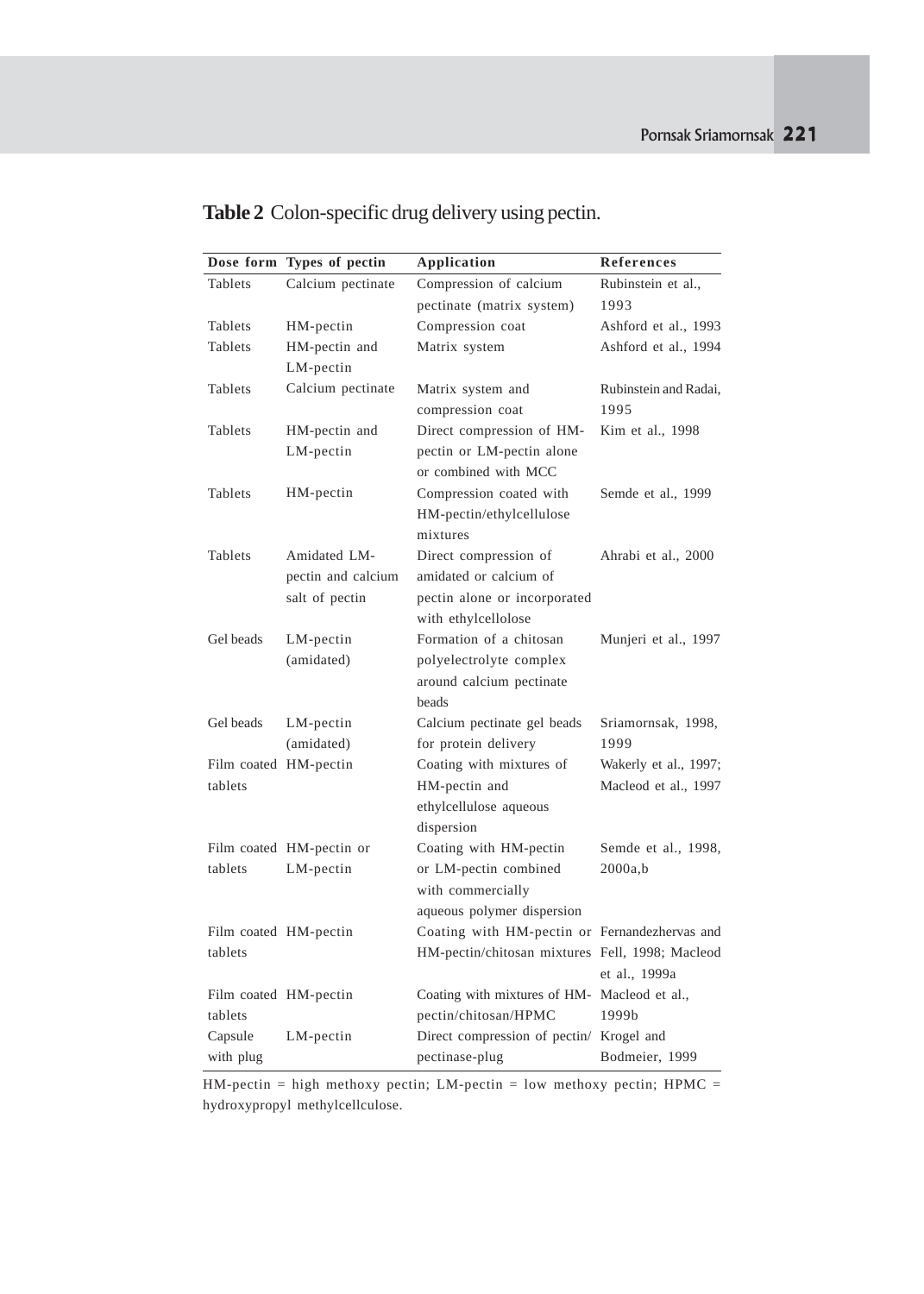## Conclusion

 The chemistry and gel-forming characteristics of pectin have enabled this naturally occurring biopolymer to be used in pharmaceutical industry, health promotion and treatment. It has also been used potentially in pharmaceutical preparation and drug formulation as a carrier of a wide variety of biologically active agents, not only for sustained release applications but also as a carrier for targeting drugs to the colon for either local treatment or systemic action. By selection of the appropriate type of pectin, gelation conditions, added excipients, and coating agents, the dosage forms of various morphology and characteristics can be fabricated. As research and development continues with delivery system using pectin, we expect to see many innovative and exciting applications in the future.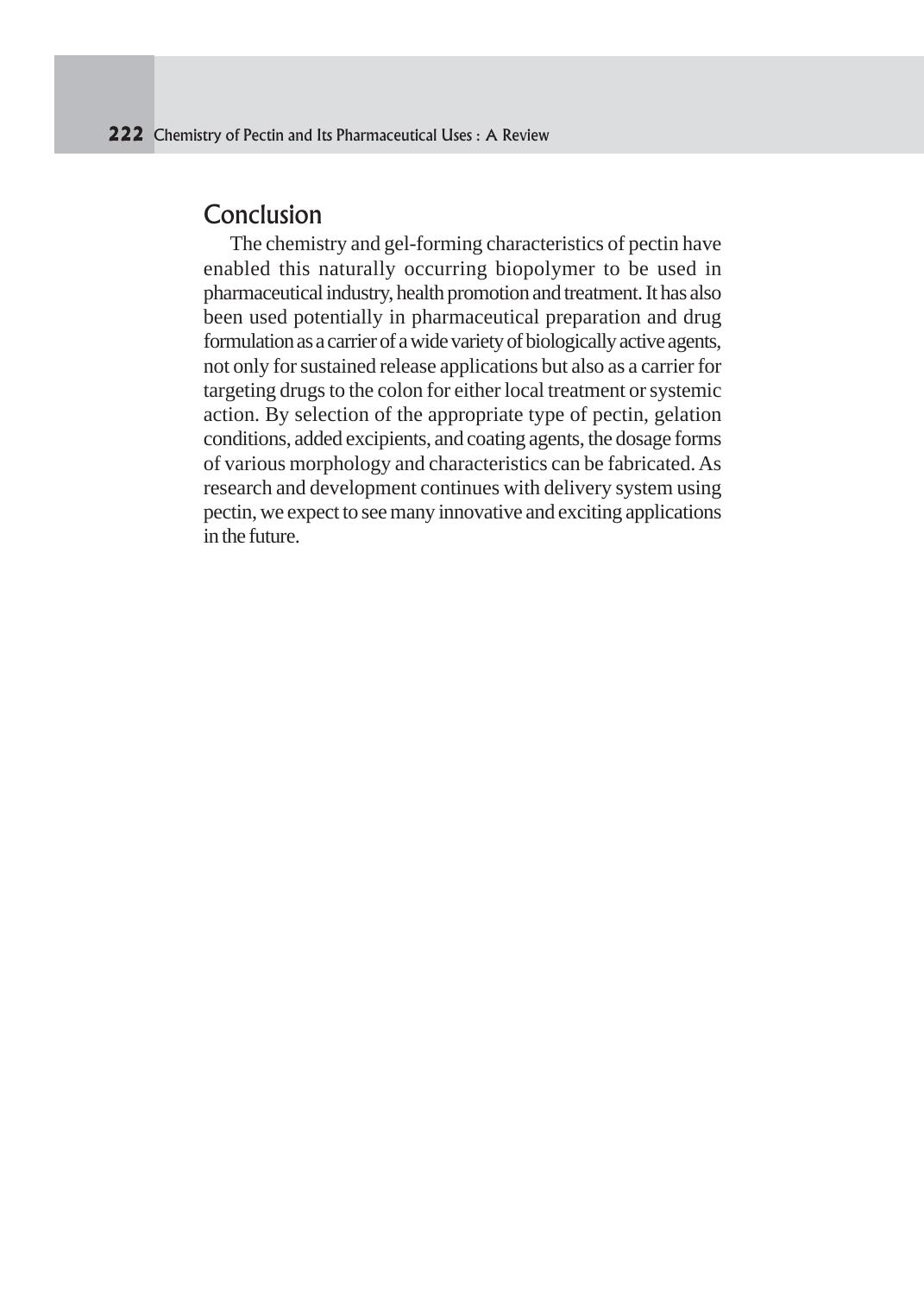## **References**

- Ahrabi, S.F., et al. (2000). Development of pectin matrix tablets for colonic delivery of model drug ropivacaine. *European Journal of Pharma ceutical Sciences,* 10, pp. 43-52.
- Ashford, M., et al. (1993). An evaluation of pectin as a carrier for drug targeting to the colon. *Journal of Controlled Release,* 26, pp. 213-220.
- Ashford, M., et al. (1994). Studies on pectin formulations for colonic drug delivery. *Journal of Controlled Release,* 30, pp. 225-232.
- Axelos, M.A.V. (1990). Ion complexation of biopolymers: Macromolecular structure and viscoelastic properties of gels. *Macromolecular Symposia,* 39, pp. 323-328.
- Axelos, M.A.V. and Thibault, J.F. (1991). The chemistry of low-methoxyl pectin gelation. In *The chemistry and technology of pectin,* ed. R.H. Walter. (New York: Academic Press)
- Aydin, Z. and Akbuga, J. (1996). Preparation and evaluation of pectin beads. *International Journal of Pharmaceutics,* 137, pp. 133-136.
- Christensen, S.H. (1986). Pectins. In *Food hydrocolloids III,* ed. M. Glicksman. (Florida: CRC Press)
- DeVries, J.A., et al. (1986). Distribution of methoxyl groups in pectins. *Carbohydrate Polymers, 6,* 1, pp. 65-176.
- Di Lorenzo, C., et al. (1988). Pectin delays gastric emptying ans increase satiety in obes subjects. *Gastroenterology,* 95, pp. 1211-1213.
- Dunaif, G. and Schneeman, B.O. (1981). The effect of dietary fibre on human pancreatic enzyme activity in vitro. *American Journal of Clinical Nutrition,* 34, pp. 1034-1035.
- Englyst, H.N., et al. (1987). Polysaccharide breakdown by mixed populations of human faecal bacteria. *FEMS Microbiology and Ecology,* 95, pp. 163-171.
- Esposito, E., et al. (2001). Pectin-based microspheres: A preformulation study. *Annuals New York Academy of Sciences,* 994, pp. 160-179.
- Fernandezhervas, M.J. and Fell, J.T. (1998). Pectin/chitosan mixtures as coatings for colon-specific drug delivery - an in vitro evaluation. *International Journal of Pharmaceutics,* 169, pp. 115-119.
- Filippov, M.P., et al. (1988). Investigation of ion exchange on films of pectic substances by infrared spectroscopy. *Carbohydrate Polymers,* 8, pp. 131-135.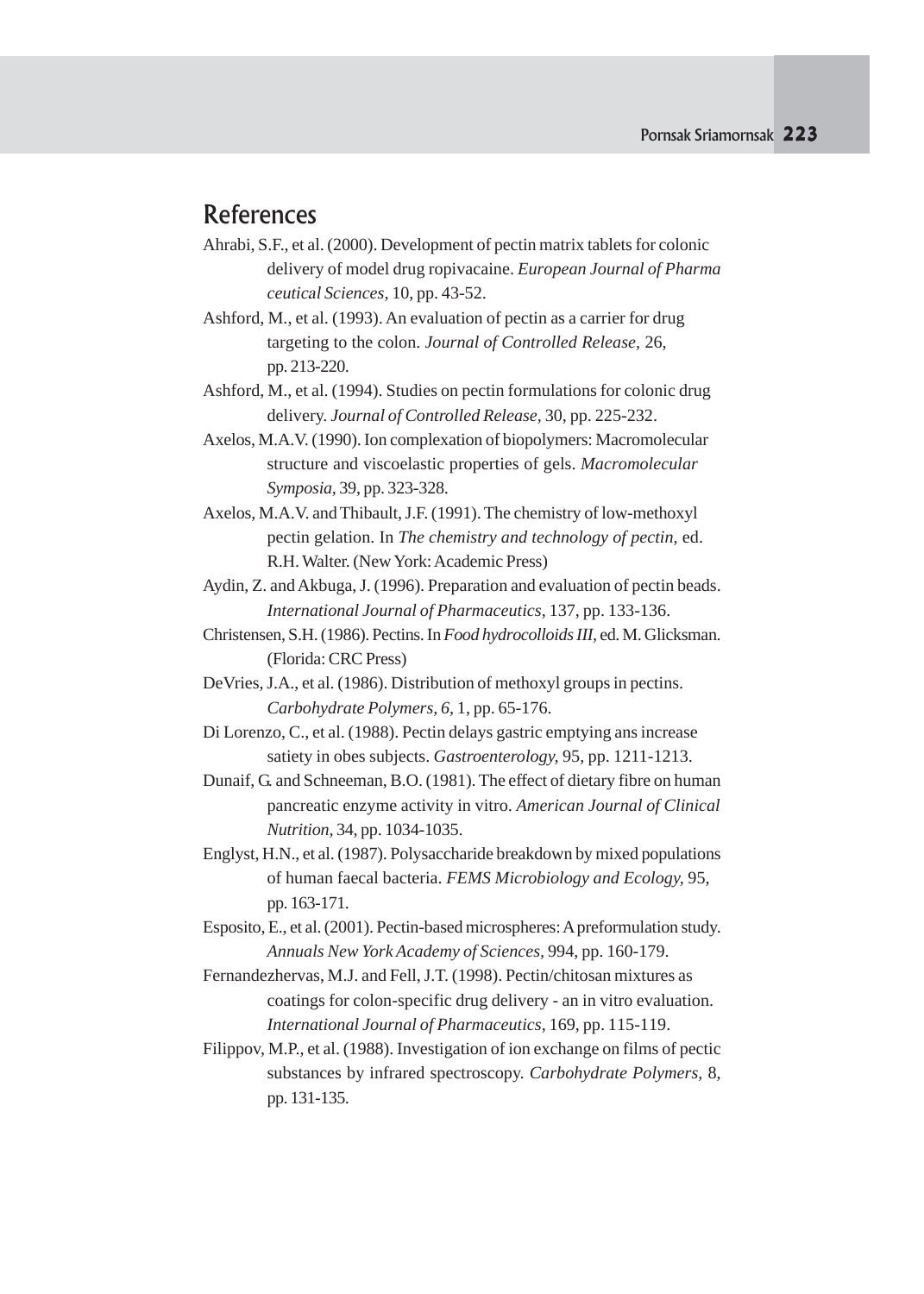- Flourie, B., et al. (1984). Effects of pectin on jejunal glucose absorption and unstirred layer thickness in normal man. *Gut,* 25, pp. 936-937.
- Ginter, E., et al. (1979). Natural hypocholesterolemic agent: pectin plus ascorbic acid. *International Journal of Viticulture and Natural Resource,* 49, pp. 406-408.

Grant, G.T., et al. (1973). Biological interactions between polysaccharides and divalent cations. *FEBS Letters,* 32, pp. 195-198.

Hercules Incorporated (14 Oct. 1999). Food gum products description: General description of pectin. (online - http://www.herc.com/ foodgums/index.htm)

Holt, S., et al. (1979). Effect of gel fibre on gastric emptying and absorption of glucose and paracetamol. *Lancet,* 24, pp. 636-637.

Joseph, G.H. (1956). *Pectin: Bibliography of pharmaceutical literature.* (Ontario: Sunkist Growers)

Kertesz, Z.I. (1951). *The pectic substances.* (New York: Interscience)

- Kim, H. and Fassihi, R. (1997a). Application of a binary polymer system in drug release rate modulation: I. Characterization of release mechanism. *Journal of Pharmaceutical Sciences,* 86, pp. 316-322.
- Kim, H. and Fassihi, R. (1997b). Application of binary polymer system in drug release rate modulation: II. Influence of formulation variables and hydrodynamic conditions on release kinetics. *Journal of Pharmaceutical Sciences,* 86, pp. 323-328.
- Kim, H. and Fassihi, R. (1997c). A new ternary polymeric matrix system for controlled drug delivery of highly soluble drugs: I. Diltiazem hy drochloride. *Pharmaceutical Research,* 14 , pp. 1415-1421.
- Kim, H., et al. (1998). Compactibility characterization of granular pectin for tableting operation using a compaction simulator. *International Journal of Pharmaceutics,* 161, pp. 149-159.
- Kohn, R. (1982). Binding of toxic cations to pectin, its oligomeric fragment and plant tissues. *Carbohydrate Polymers,* 2, pp. 273-275.
- Kohn, R. (1987). Binding of divalent cations to oligomeric fragment of pectin. *Carbohydrate Research,* 160, pp. 343-353.
- Krogel, I. and Bodmeier, R. (1999). Evaluation of an enzyme-containing capsular shaped pulsatile drug delivery system. *Pharmaceutical Research,* 16, pp. 1424-1429.
- Krusteva, S., et al. (1990). Pharmaceutical investigation of a bioerodible nystatin system. *Pharmazie,* 45, pp. 195-197.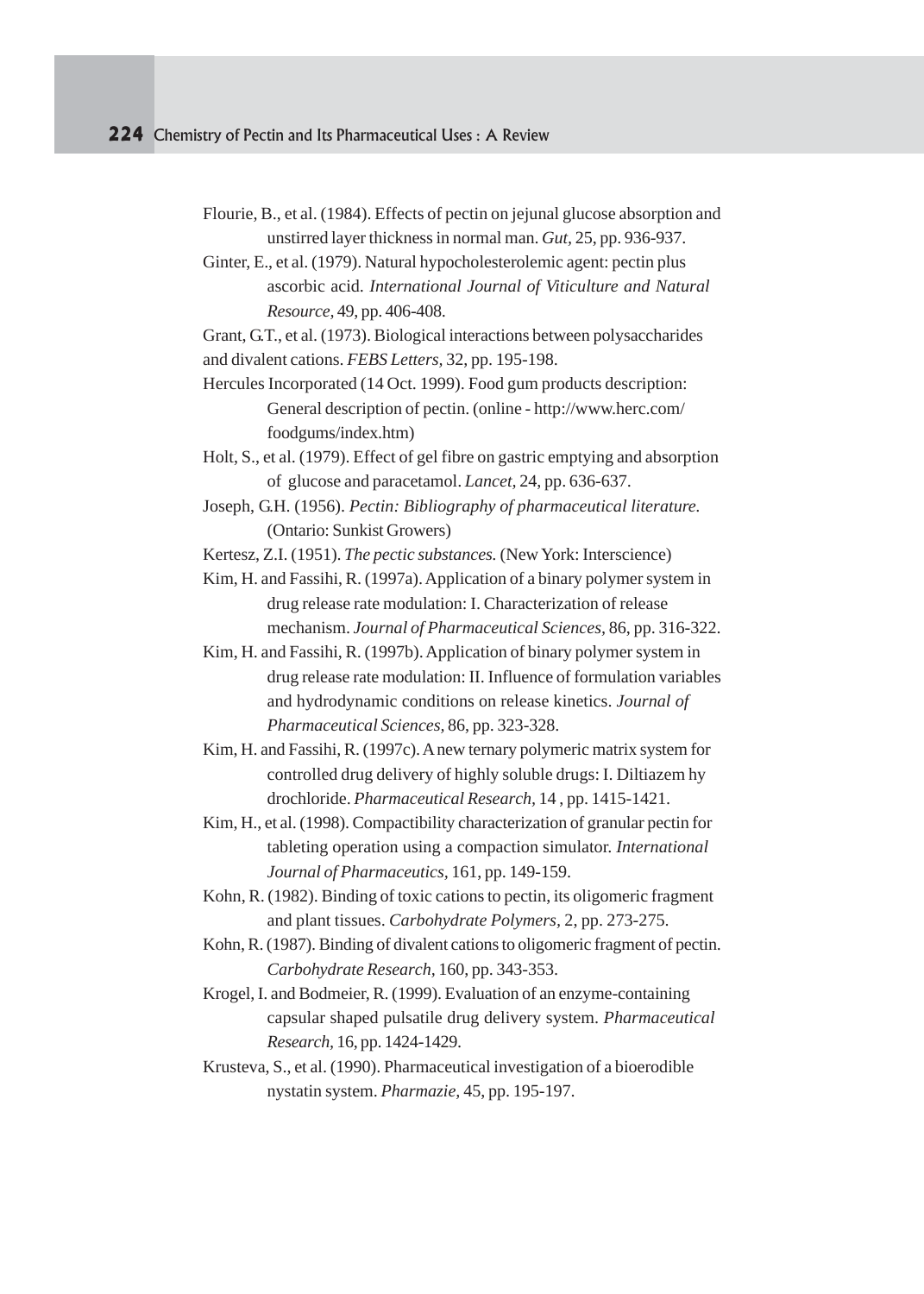- Liu, P. and Krishnan, T.R. (1999). Alginate-pectin-poly-L-lysine particulate as a potential controlled release formulation. *Journal of Pharmacy and Pharmacology,* 51, pp. 141-149.
- Macleod, G.S., et al. (1997). Studies on the physical properties of mixed pectin/ethylcellulose films intended for colonic drug delivery. *International Journal of Pharmaceutics,* 157, pp. 53-60.
- Macleod, G.S., et al. (1999a). The potential use of mixed films of pectin, chitosan and HPMC for bimodal drug release. *Journal of Controlled Release,* 58, pp. 303-310.
- Macleod, G.S., et al. (1999b). Selective drug delivery to the colon using pectin: chitosan: hydroxypropyl methylcellulose film coated tablets. *International Journal of Pharmaceutics,* 187, pp. 251-257.
- May, C.D. (1990). Industrial pectins: Sources, production and applications. *Carbohydrate Polymers,* 12, pp. 79-99.
- Miettinen, T.A. and Tarpila, S. (1977). Effect of pectin on serum cholesterol fecal-bile acid and biliary lipids in noemolipidemic and hyperlipidemic individuals. *Clinica Chimica Acta,* 60, pp. 1429-1431.
- Mukhiddinov, Z.K., et al. (2000). Isolation and structural characterization of a pectin homo and ramnogalacturonan. *Talanta,* 53, pp. 171-176.
- Munjeri, O., et al. (1997). Hydrogel beads based on amidated pectins for colon-specific drug delivery - the role of chitosan in modifying drug release. *Journal of Controlled Release,* 46, pp. 273-278.
- Munjeri, O., et al. (1998). An investigation into the suitability of amidated pectin hydrogel beads as a delivery matrix for chloroquine. *Journal of Pharmaceutical Sciences,* 87, pp. 905-908.
- Musabayane, C.T., et al. (2000). Orally administered, insulin-loaded amidated pectin hydrogel beads sustain plasma concentrations of insulin in streptozotocin-diabetic rats. *Journal of Endrocrinology,* 164, pp. 1-6.
- Naggar, V.F., et al. (1992). Pectin, a possible matrix for oral sustained-release preparations of water-soluble drugs. *STP Pharma Sciences,* 2, pp. 227-234.
- Novosel'skaya, I.L., et al. (2000). Trends in the science and applications of pectins. *Chemistry of Natural Compounds,* 36, pp. 1-10.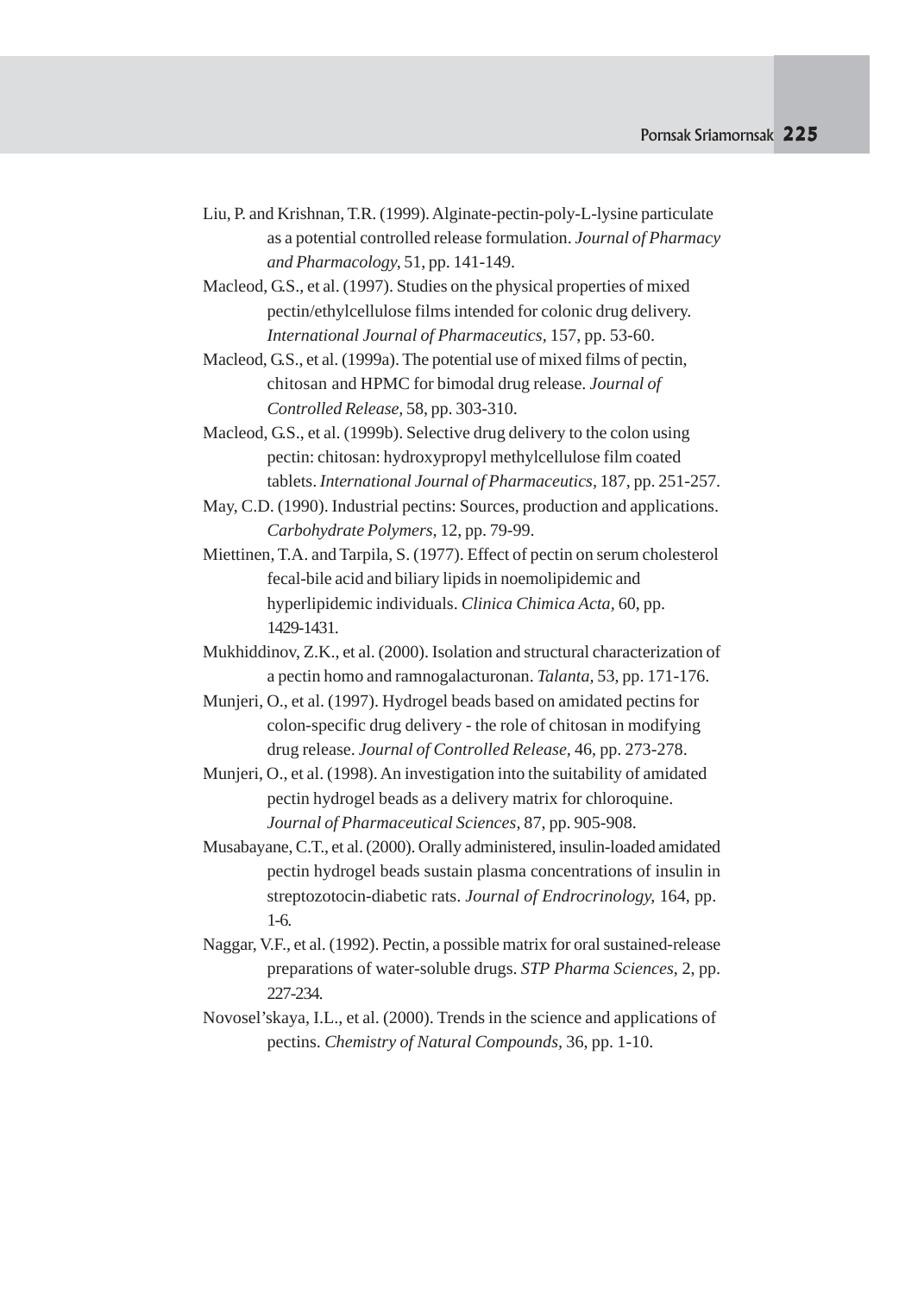- Oakenfull, D.G. (1991). The chemistry of high-methoxyl pectins. In *The chemistry and technology of pectin,* ed. R.H. Walter. (New York: Academic Press)
- Paoletti, S. (1986). In *Chemistry and function of pectins,* eds. M.L. Fishman and J.J. Jen. (Washigton DC: American Chemical Society)
- Pillay, V. and Fassihi, R. (1999). In vitro release modulation from crosslinked pellets for site-specific drug delivery to the gastrointestinal tract. I. Comparison of pH-responsive drug release and associated kinetics. *Journal of Controlled Release,* 59, pp. 229-242.
- Pillay, V., et al. (2002). A crisslinked calcium-alginate-pectinate-cellulose acetophthalate gelisphere system for lineat drug release. *Drug Delivery,* 9, pp. 77-86.
- Plashchina, I.G., et al. (1978). Circular dichroism studies of pectin solutions. *Carbohydrate Research,* 60, pp. 1-8.
- Powell, D.A., et al. (1982). Conformation and interaction of pectins: II. Influences of residue sequence on chain association in calcium pectate gels. *Journal of Molecular Biology,* 155, pp. 517-531.
- Racape, E., et al. (1989). Properties of amidated pectin. II.Polyelectrolyte behaviur and calcium binding of amidated pectins and amidated pectic acid. *Biopolymers,* 28, pp. 1435-1439.
- Rees, D.A. and Wright, A.W. (1971). Polysaccharide conformation. Part VII. Model building computations for a-1,4 galacturonan and the kinking function of L-rhamnose residues in pectic substances. *Journal of Chemical Society, Section B,* 2, pp. 1366-1372.
- Rolin, C. (1993). Pectin. In *Industrial gums,* eds. R.L. Whistler and J.N. BeMiller. 3rd edn. (New York: Academic Press)
- Rubinstein, A. and Radai, R. (1995). In vitro and in vivo analysis of colon specificity of calcium pectinate formulations. *European Journal of Pharmaceutics and Biopharmaceutics,* 41, pp. 291-295.
- Rubinstein, A., et al. (1992). Adhesion of bacteria on pectin casted films. *Microbios,* 70, pp. 284-285.
- Rubinstein, A., et al. (1993). In vitro evaluation of calcium pectinate: potential colon-specific drug delivery carrier. *Pharmaceutical Research,* 10, pp. 258-263.
- Sandberg, A.S., et al.. (1983). The effect of citrus pectin on the absorption of nutrients in the small intestine. *Human Nutrition - Clinical Nutrition,* 37, pp. 171-183.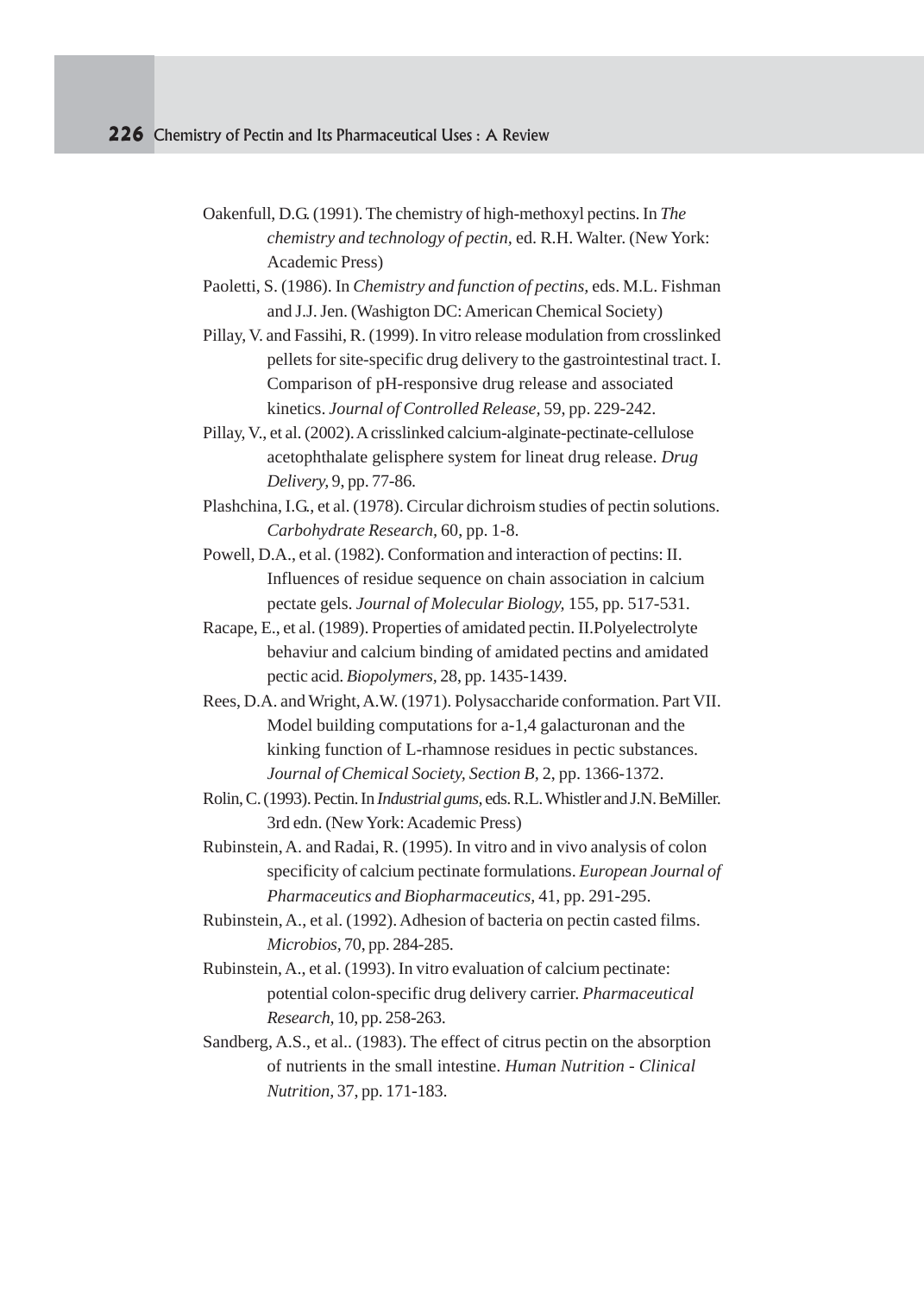- Semde, R., et al. (1998). Leaching of pectin from mixed pectin insoluble polymer films intended for colonic drug delivery. *International Journal of Pharmaceutics,* 174, pp. 233-241.
- Semde, R., et al. (1999). In-vitro evaluation of pectin HM/ethylcellulose compression-coated formulations intended for colonic drug delivery. *STP Pharma Sciences,* 9, pp. 561-565.
- Semde, R., et al. (2000a). Effect of pectinolytic enzymes on the theophylline release from pellets coated with water insoluble polymers containing pectin HM or calcium pectinate. *International Journal of Pharmaceutics,* 197, pp. 169-179.
- Semde, R., et al. (2000b). Studies of pectin HM/Eudragit RL/Eudragit NE film-coating formulations intended for colonic drug delivery. *International Journal of Pharmaceutics,* 197, pp. 181-192.
- Slany, J., et al. (1981a). Evaluation of tablets with pectin as a binding agent. *Farmaceuticky Obzor,* 50, pp. 491-498.
- Slany, J., et al. (1981b). Study of functional action of citrus pectins in tablets. *Ceska a Slovenska Farmacie,* 30, pp. 195-200.
- Sriamornsak, P. (1996). The utilization of pectin for the development of sustained release theophylline pellets. MSc Thesis, Mahidol University.
- Sriamornsak, P. (1998). Investigation of pectin as a carrier for oral delivery of proteins using calcium pectinate gel beads. *International Journal of Pharmaceutics,* 169, pp. 213-220.
- Sriamornsak, P. (1999). Effect of calcium concentration, hardening agent and drying condition on release characteristics of oral proteins from calcium pectinate gel beads. *European Journal of Pharmaceutical Sciences,* 8, pp. 221-227.
- Sriamornsak, P. (2001-2002). Pectin: The role in health. *Journal of Silpakorn University,* 21-22, pp. 60-77.
- Sriamornsak, P. (2002). Analysis of selected physicochemical properties of pectin and alginate gels intended for drug delivery. PhD Thesis, Charles Sturt University.
- Sriamornsak, P. and Nunthanid, J. (1998). Calcium pectinate gel beads for controlled release drug delivery: I. Preparation and in vitro release studies. *International Journal of Pharmaceutics,* 160, pp. 207-212.